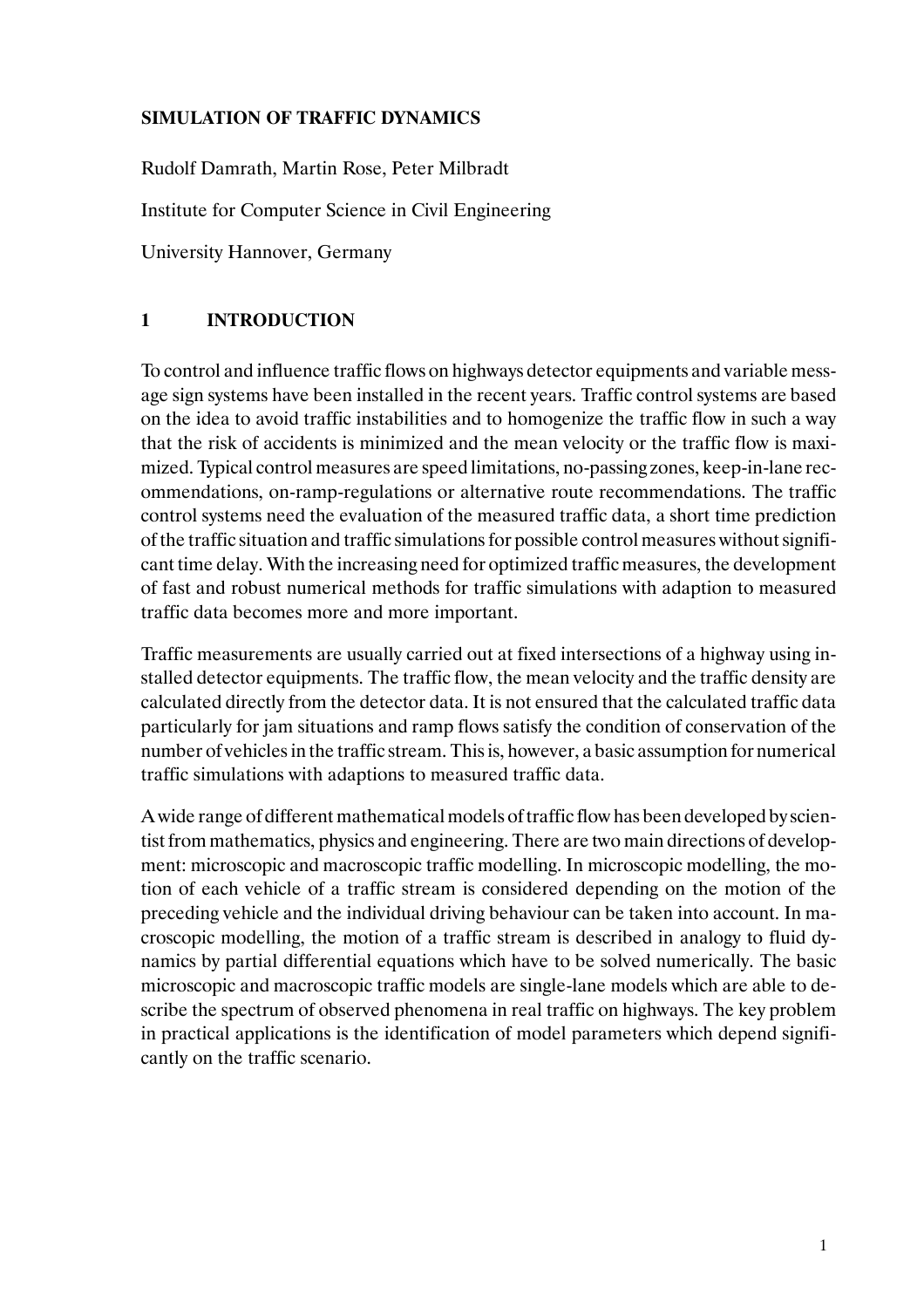# **2 TRAFFIC MEASUREMENTS**

A traffic stream of a highway consists of partial traffic streams on the lanes of the highway. Using detector equipments at fixed intersections of the highway, the traffic flow and the mean velocity are measured within a certain time interval. These local measurement data have to be evaluated and prepared carefully with the aim to generate suitable data for traffic simulations. Simple methods of the evaluation of local measurement data including their problems are described below.

**Trajectories of vehicles:** A single lane of a highway with moving vehicles is considered. The position of vehicle i at time t is denoted by  $x_i$  (t). The function  $x_i$  (t) is called the trajectory of vehicle i. The time derivative  $dx_i/dt$  is the velocity of vehicle i. The velocity is always non negative so that a trajectory is a monotonously increasing function. Trajectories of different vehicles do not intersect each other. It is useful to visualize trajectories in a spacetime diagram.

Trajectories of vehicles on a single lane can be computed from aerial photographs. Figure 2.1 shows the trajectories of a moving traffic jam in a space-time diagram. The jam region can be recognized by the region of trajectories which are nearly horizontal and close together. The vehicles in the jam region are moving very slowly with short distances to their predecessors. The jam wave moves backward.



Figure 2.1 : Trajectories of vehicles from aerial photographs [1]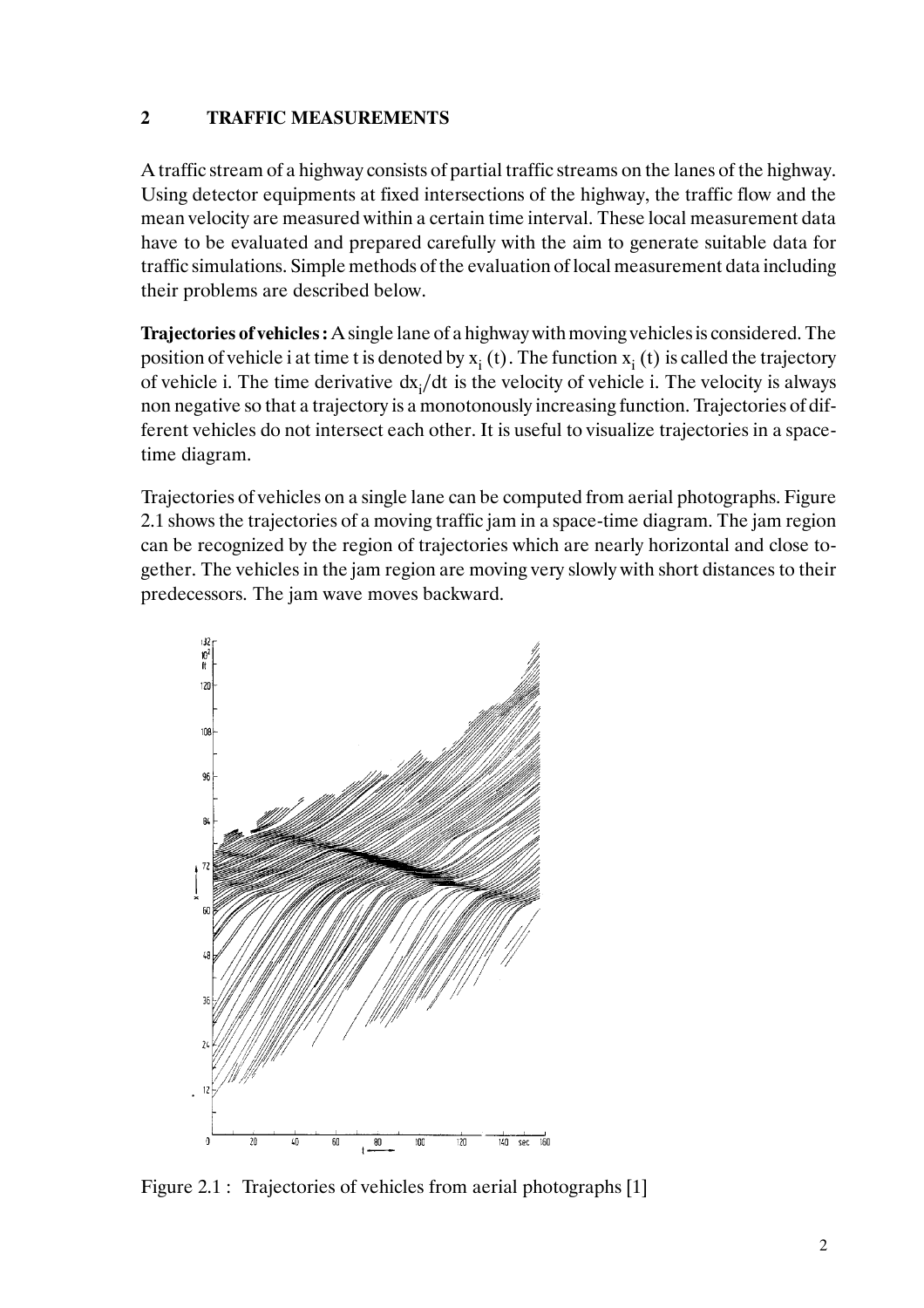**Local traffic measurements :** Local traffic measurements are usually carried out at fixed intersections of a highway using installed detectors for each lane. A detector of lane j counts the vehicles which pass the intersection position x within a prescribed time interval from t to  $t + \Delta T$ . Additionally the velocities of the detected vehicles are measured and the mean velocity is determined.

| $\Delta N_i(x, t)$ | number of vehicles on lane j during $\Delta T$        |
|--------------------|-------------------------------------------------------|
| $v_i(x, t)$        | mean velocity of vehicles on lane j during $\Delta T$ |

The evaluation of local measurement data depends significantly on the time interval ∆T. If ∆T is too small, random fluctuations are dominant. If ∆T is too large, stop and go waves are smoothed away. In the literature it is proposed that  $\Delta T$  should be chosen in the range from 0.5 to 10 minutes.  $\Delta T = 1$  min is a suitable choice for using local measurement data in traffic simulations.

**Traffic flow and density :** The traffic flow and the traffic density on a single lane are computed from the local measurement data. The traffic flow is defined as the number of vehicles per time unit and is calculated as follows :

$$
q_j(x,t) = \frac{\Delta N_j(x,t)}{\Delta T}
$$
 (2.1)

The mean traffic density is defined as the number of vehicles per length unit and can be calculated approximately from the traffic flow and the mean velocity :

$$
\varrho_{j}(x,t) = \frac{\Delta N_{j}(x,t)}{\Delta x_{j}} \approx \frac{\Delta N_{j}(x,t)}{\Delta T \cdot v_{j}(x,t)} = \frac{q_{j}(x,t)}{v_{j}(x,t)}
$$
(2.2)

The approach  $\Delta x_i \approx \Delta T \cdot v_i(x, t)$  is only valid, if all detected vehicles are moving with approximately the same velocity during the time interval  $\Delta T$ . This requirement is not satisfied for stop and go traffic. Hence, the mean densities calculated from local measurement data are not realistic in this case.

**Macroscopic traffic data :** The macroscopic traffic data at each intersection of a highway are computed from the corresponding traffic data of all lanes. The total traffic flow is the sum of the traffic flows of all lanes :

$$
q(x,t) = \sum_{j} q_j(x,t) \tag{2.3}
$$

Two different methods can be used for the calculation of the total mean velocity. In the first method the total mean velocity is calculated as the weighted arithmetic average of the mean velocities of all lanes. In the second method the weighted harmonic average is used instead of the weighted arithmetic average in the first method.

$$
v_{I}(x, t) = \sum_{j} v_{j}(x, t) \frac{q_{j}(x, t)}{q(x, t)}
$$
(2.4)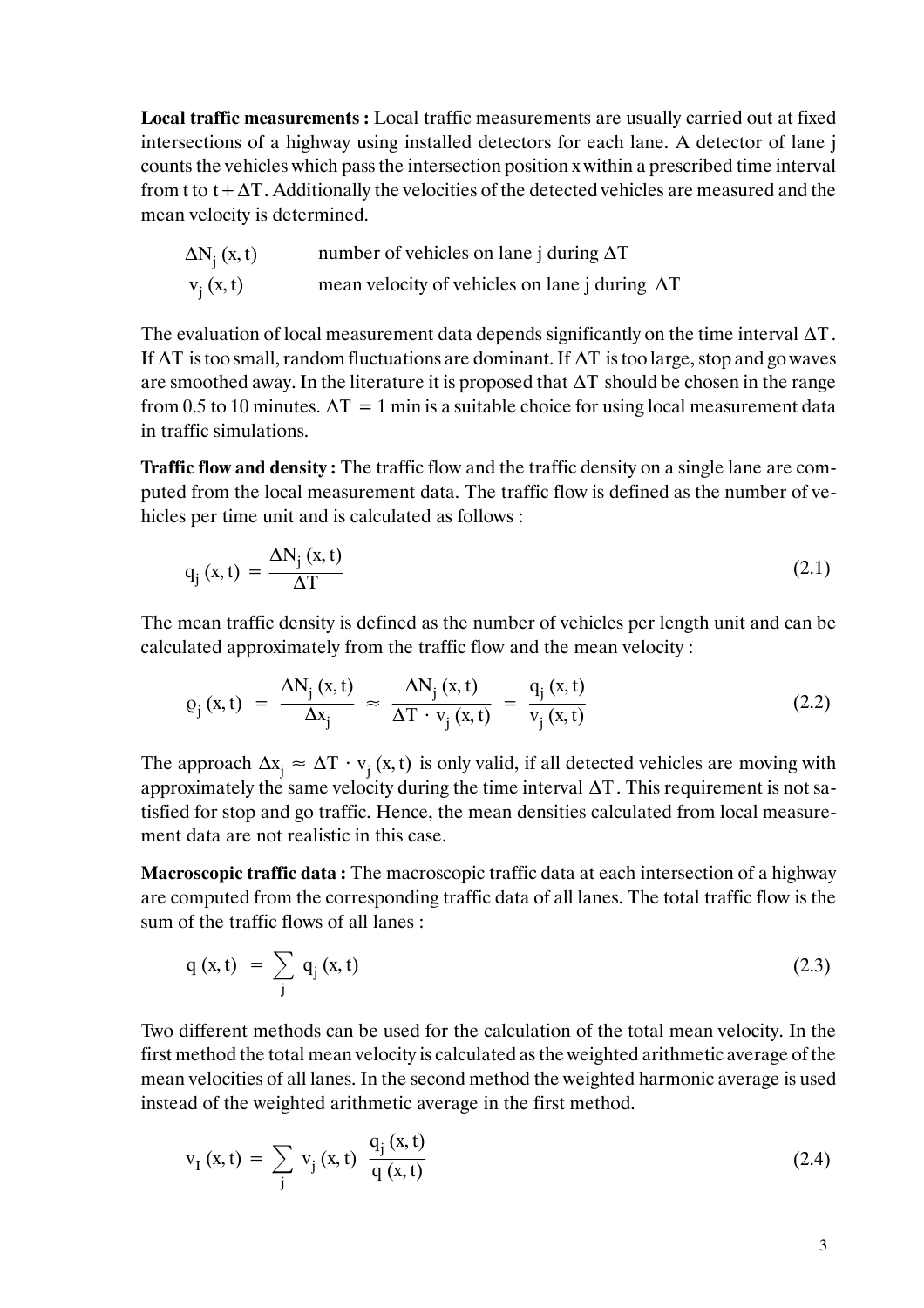$$
\frac{1}{v_{II}(x,t)} = \sum_{j} \frac{1}{v_j(x,t)} \frac{q_j(x,t)}{q(x,t)}
$$
(2.5)

The total mean density is calculated from the total traffic flow and the total mean velocity as follows :

$$
\varrho_{I}(x,t) = \frac{q(x,t)}{v_{I}(x,t)} = \frac{q^{2}(x,t)}{\sum_{j} v_{j}(x,t) \cdot q_{j}(x,t)}
$$
(2.6)

$$
\varrho_{II}(x,t) = \frac{q(x,t)}{v_{II}(x,t)} = \sum_{j} \frac{q_j(x,t)}{v_j(x,t)} = \sum_{j} \varrho_j(x,t)
$$
 (2.7)

If the mean velocities of all lanes are equal, both methods lead to the same results for the total mean velocity and density. Otherwise the first method always leads to a larger total mean velocity and to a lower total mean density than the second method.

$$
v_{I}(x, t) \ge v_{II}(x, t)
$$
  
\n
$$
\varrho_{I}(x, t) \le \varrho_{II}(x, t)
$$
\n(2.8)

Both methods are widely used in traffic engineering. Their results may be significantly different. The calculation of the total mean velocity is consistent with the statistical rule of computing mean values in the first method but not in the second method. The calculation of the total mean density is consistent with the definition of traffic densities in the second method but not in the first method.

**Problem :** The computation of macroscopic traffic data from local measurement data using the simple methods described above is problematic. The basic problems are :

- The computed traffic densities are not realistic if the traffic flows and velocities are  $low$
- It is not ensured, that the computed macroscopic traffic data satisfy the condition of mass conservation with a sufficient accuracy.

Figure 2.2 shows time dependent functions of typical macroscopic traffic data which are computed from local measurements data at an intersection of a highway.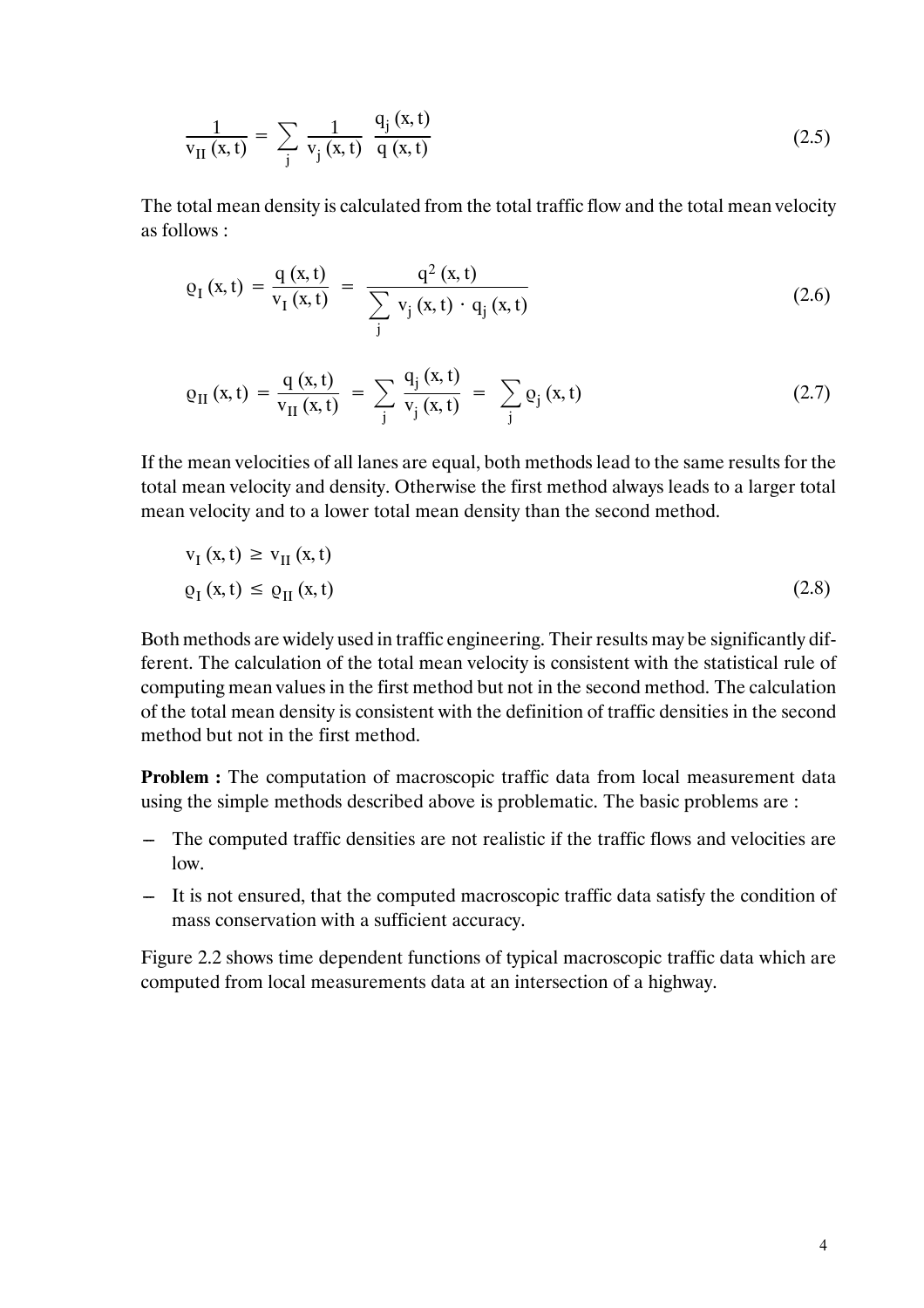

Figure 2.2: Traffic density, velocity, flow computed from local measurement data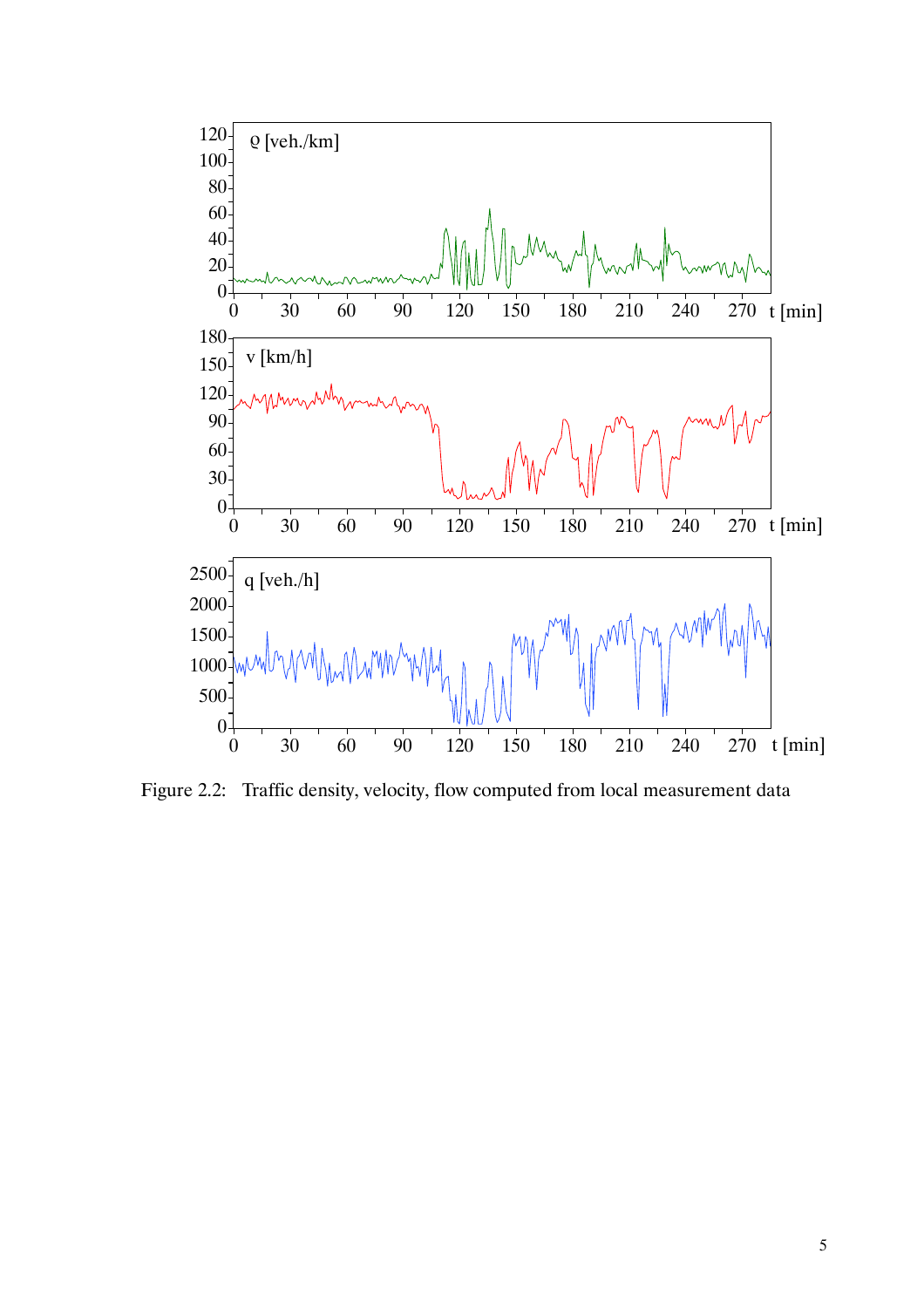# **3 MICROSCOPIC TRAFFIC MODELLING**

In microscopic traffic modelling, the motion of each vehicle in a traffic stream is considered. The driving behaviour of a vehicle depends significantly on the motion of the preceding vehicle and can be specified by simplified rules or interaction relationships. A basic model of cellular automata and a basic dynamic model of congested traffic are described below.

# **3.1 Cellular Automaton Model**

The cellular automaton model for microsimulations of traffic flow was developed by Nagel and Schreckenberg [2]. The basic model is a single-lane model which is discrete in space and time. The driving behaviour is specified by only a few simple rules without losing the essential phenomena in traffic dynamics. This single-lane model can be extended to more complex models, for example to multi-lane models with on-and off-ramps and different types of vehicles.

**Traffic state :** A single lane with moving vehicles is considered. The lane is subdivided into cells of constant length ∆x. At time t each cell is either empty or occupied by one vehicle. Each vehicle moves with a certain velocity which is specified by an integer number υ in the range from 0 to  $v_{\text{max}}$ . This integer velocity is defined as the number of cells which are passed by the vehicle during a prescribed time interval ∆t . Each vehicle has a certain distance to the preceding vehicle which is specified by an integer number  $s \geq 1$ . This integer distance is defined as the number of empty cells between the vehicles increased by 1. The velocity υ of a vehicle at time t must always be less than the distance s to its predecessor, so that safe driving is ensured.



Figure 3.1 : Traffic state on a single lane

**Rules of traffic dynamics :** The traffic state at time  $t + \Delta t$  is computed from the traffic state at time t using the following four rules consecutively :

- (1) Acceleration : if  $(s > v + 1)$  then  $v := \text{Min} \{ v + 1, v_{\text{max}} \}$ If the distance s of a vehicle to its predecessor is larger than  $v + 1$  and the velocity υ is lower than  $υ_{max}$ , then the velocity is increased by 1.
- (2) Braking: if  $(s < v + 1)$  then  $v := s 1$ If the distance s of a vehicle to its predecessor is shorter than  $v + 1$ , then the velocity  $\nu$  is reduced to the safe distance  $s - 1$ .
- (3) Randomization: with probability p do  $v := Max \{ 0, v 1 \}$ If the velocity  $\nu$  of a vehicle is greater than 0, the velocity  $\nu$  is decreased by 1 with a prescribed probability p.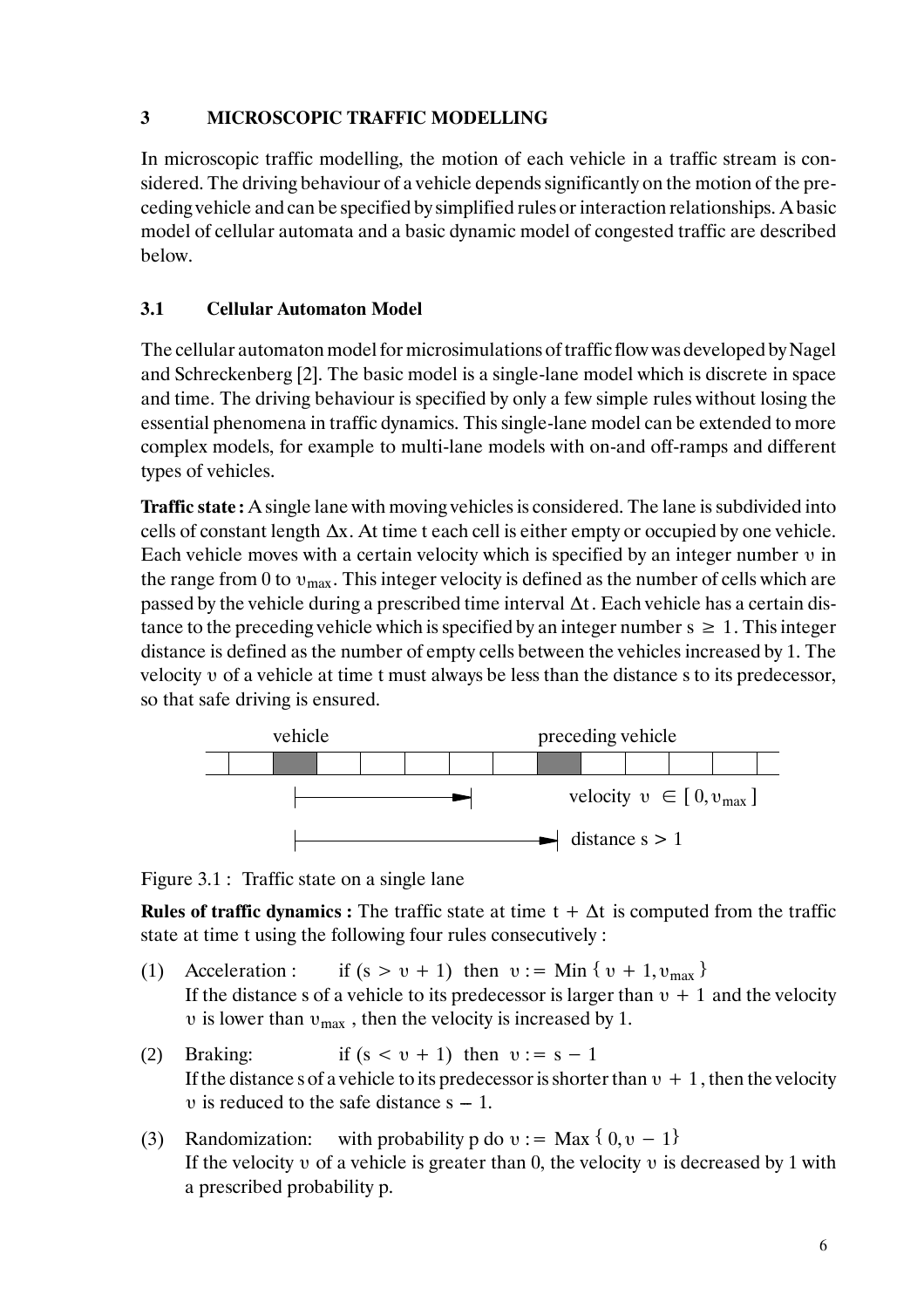(4) Motion: Each vehicle moves υ cells forward.

**Space and time scaling :** Traffic simulations require a suitable space and time scaling of the cellular automaton model. The cell length ∆x should be equal to the average length of a vehicle. The maximum velocity  $v_{max}$  should represent the average velocity  $v_f$  in free traffic. The time interval  $\Delta t$  depends on  $\Delta x$ ,  $v_{\text{max}}$  and  $v_f$ . Typical values for space and time scaling are :

 $\Delta x = 7.5 \text{ m}$   $v_f = 130 \text{ km/h}$   $v_{\text{max}} = 5$  $\Delta t = \Delta x v_{\text{max}} / v_f = 1.04$  s

**Initial and boundary conditions :** Theoretical investigations of traffic models are often carried out for closed lanes (circuit) without boundaries. In this case only an initial state of the traffic simulations has to be specified. Practical computations, however, are performed for open lanes with an upstream and downstream boundary. In addition to the initial state, boundary conditions have to be specified. Boundary conditions can be formulated and implemented for different traffic situations.

**Deterministic model :** The cellular automaton model without randomized velocity reduction (rule 3) is a deterministic model. Starting with an arbitrary initial state for a closed lane the traffic simulation reaches a steady state after a finite number of time steps. Steady states for free and congested traffic are quite different. In free traffic all vehicles are moving with maximum velocity  $v_{\text{max}}$ . In congested traffic each vehicle is moving with the safety distance  $s-1$  to its predecessor. In steady states the velocity is a function of the distance which is shown in Figure 3.



Figure 3.2 : Velocity-distance function of steady states

**Stochastic model :** The cellular automaton model with randomized velocity reduction (rule 3) is a stochastic model. The essential parameter of this model is the probability p in rule 3. In connection with rule 1 and 2 the randomization rule 3 reflects three different pattern of driving behaviour: fluctuations at maximum velocity in free traffic, retarded accelerations in stop-and-go traffic and over-reactions at braking.

The velocity-distance relationship of the stochastic model can be described by a discrete probability distribution depending on the parameter p. Figure 3.3 shows the mean velocity for each discrete distance which is computed from a traffic simulation on a closed lane with 100 cells, 16 vehicles, 5000 time steps and  $p = 50\%$ .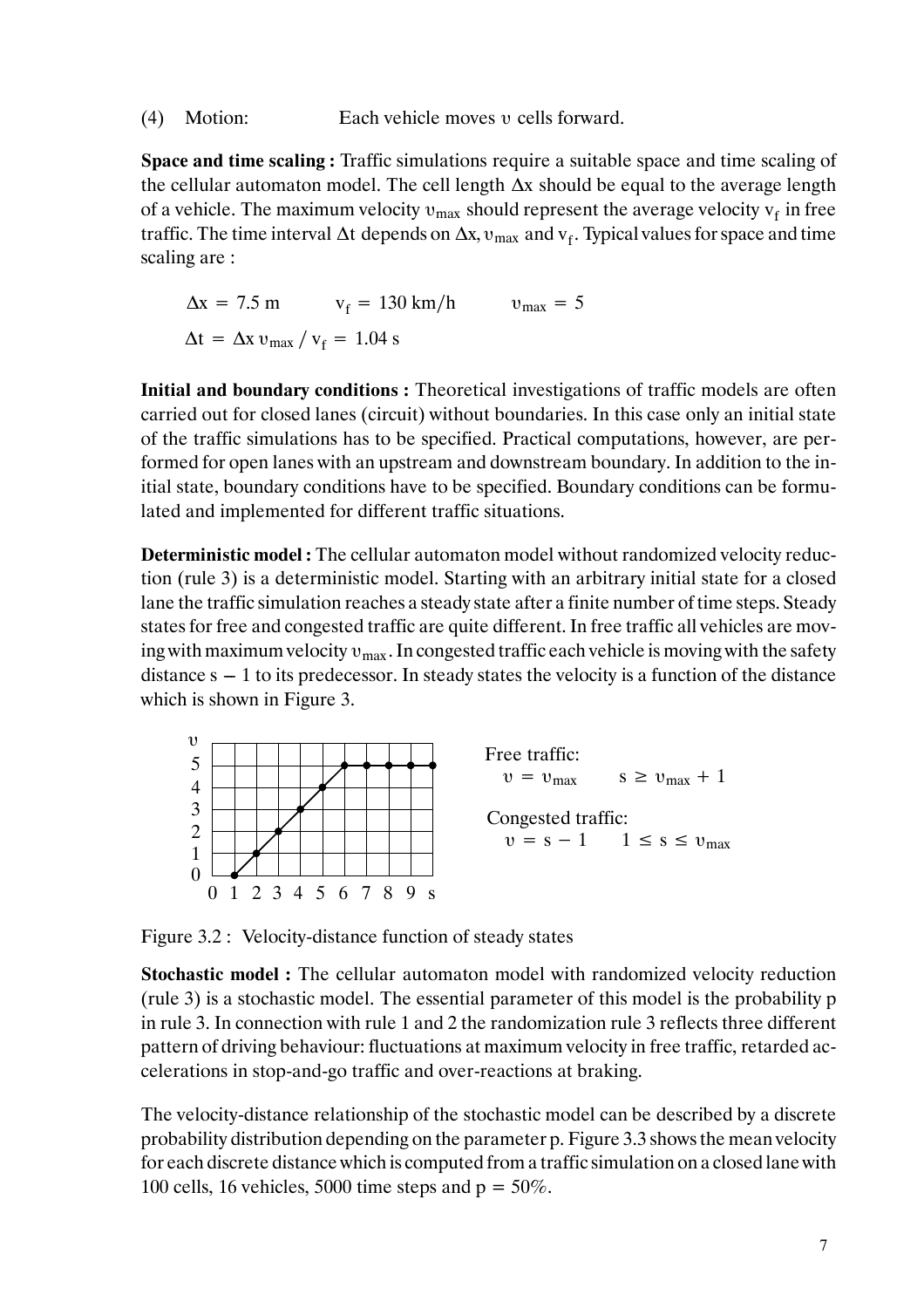

Figure 3.3 : Velocity-distance relationship of a stochastic traffic simulation with  $p = 50\%$ 

#### **3.2 Dynamic Model of Traffic Congestions**

The kinematics of vehicles form the basis of microscopic traffic modelling. There are two different approaches of vehicle motions in traffic streams on a single lane. The first approach is that each vehicle must maintain the safe distance to the preceding vehicle which depends on the relative velocities of the successive vehicles. The models based on this approach are called follow-the-leader models. The second approach is that each vehicle has a desired velocity which depends on the distance to the preceding vehicle. A simple model based on this approach was developed by Bando et al. [3] and is described below.

**Traffic state :** A single lane with moving vehicles  $i = 1, ..., n$  is considered. The position of a vehicle i at time t is denoted by  $x_i$  and the velocity by  $v_i \ge 0$ . The distance from a vehicle i to the preceding vehicle i+1 is  $s_i = x_{i+1} - x_i$ .



Figure 3.4 : Traffic state on a single lane

**Dynamic equations :** It is assumed, that each vehicle has the same desired velocity V (s) which depends on the distance s. The acceleration of vehicle i is controlled by the driver in such a way, that the current velocity  $v_i$  is adapted to the desired velocity V ( $s_i$ ) within a certain time τ. From these assumptions the following dynamic equations for each vehicle i are obtained :

$$
\frac{d x_i}{dt} = v_i \qquad \qquad v_i \ge 0 \qquad \qquad i = 1, ..., n \qquad (3.1)
$$

$$
\frac{d\,v_i}{dt} = \frac{V\,(s_i) - v_i}{\tau} \qquad s_i = x_{i+1} - x_i \qquad i = 1, ..., n \tag{3.2}
$$

The adaption time  $\tau$  is usually chosen as a constant value in the range from 0.5 to 2.0 sec. It seems to be more realistic to specify the adaption time  $\tau$  in dependence of V (s<sub>i</sub>) – v<sub>i</sub>, so that adaptions to lower velocities by braking and adaptions to higher velocities by accelerating can be modelled differently (see also rule 1 and 2 of the cellular automaton model).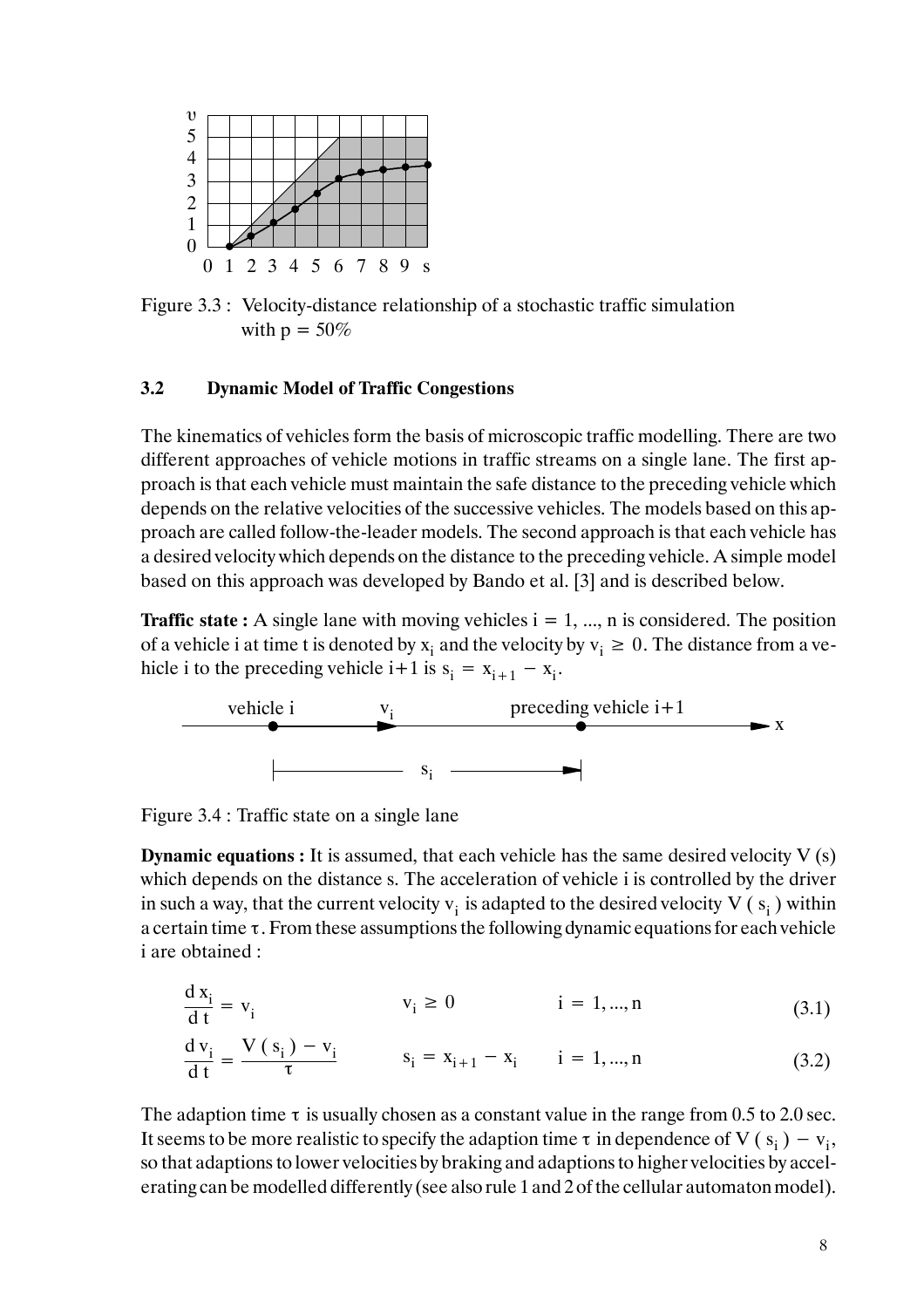**Velocity-distance function :** When the distance of a vehicle to its predecessor becomes smaller the vehicle has to reduce its velocity by braking. When the distance becomes larger the vehicle can accelerate without exceeding a maximum velocity  $V_{max}$ . Hence, the velocity distance function V (s) is a monotonously increasing function with V (0) = 0 and  $V(s) \rightarrow V_{\text{max}}$  for  $s \rightarrow \infty$ . In [3] the following velocity-distance function is proposed:

$$
V(s) = V_{\text{max}} \frac{\tanh (d - 2) + \tanh 2}{1 + \tanh 2}
$$
 (3.3)

 $d = s/D$  normalized distance

**Numerical simulations :** The dynamic equations are solved numerically. Using the explicit Euler method, the traffic state a time  $t + \Delta t$  is computed from the traffic state at time t with  $\Delta t < \tau$  as follows:

$$
x_{i}(t + \Delta t) = x_{i}(t) + \Delta t \cdot v_{i}(t)
$$
  
\n
$$
v_{i}(t + \Delta t) = v_{i}(t) (1 - \frac{\Delta t}{\tau}) + \frac{\Delta t}{\tau} V(s_{i}(t))
$$
\n(3.4)

**Equilibrium state :** A traffic state is called an equilibrium state, if all vehicles move with the same distance s to their predecessors and the same velocity  $v = V(s)$ . The dynamic equations are satisfied for each equilibrium state. An equilibrium state is stable, if small deviations from the equilibrium distances decrease with time evolution. Otherwise the equilibrium state is unstable. The stability condition can be determined using the methods of linear stability theory. It depends on the derivative V′(s) of the velocity-distance function and the adaption time τ:

$$
Stability: \tV'(s) < 1/2\tau \t(3.5)
$$

If the stability condition for an equilibrium state is not satisfied, small perturbations are producing moving jams.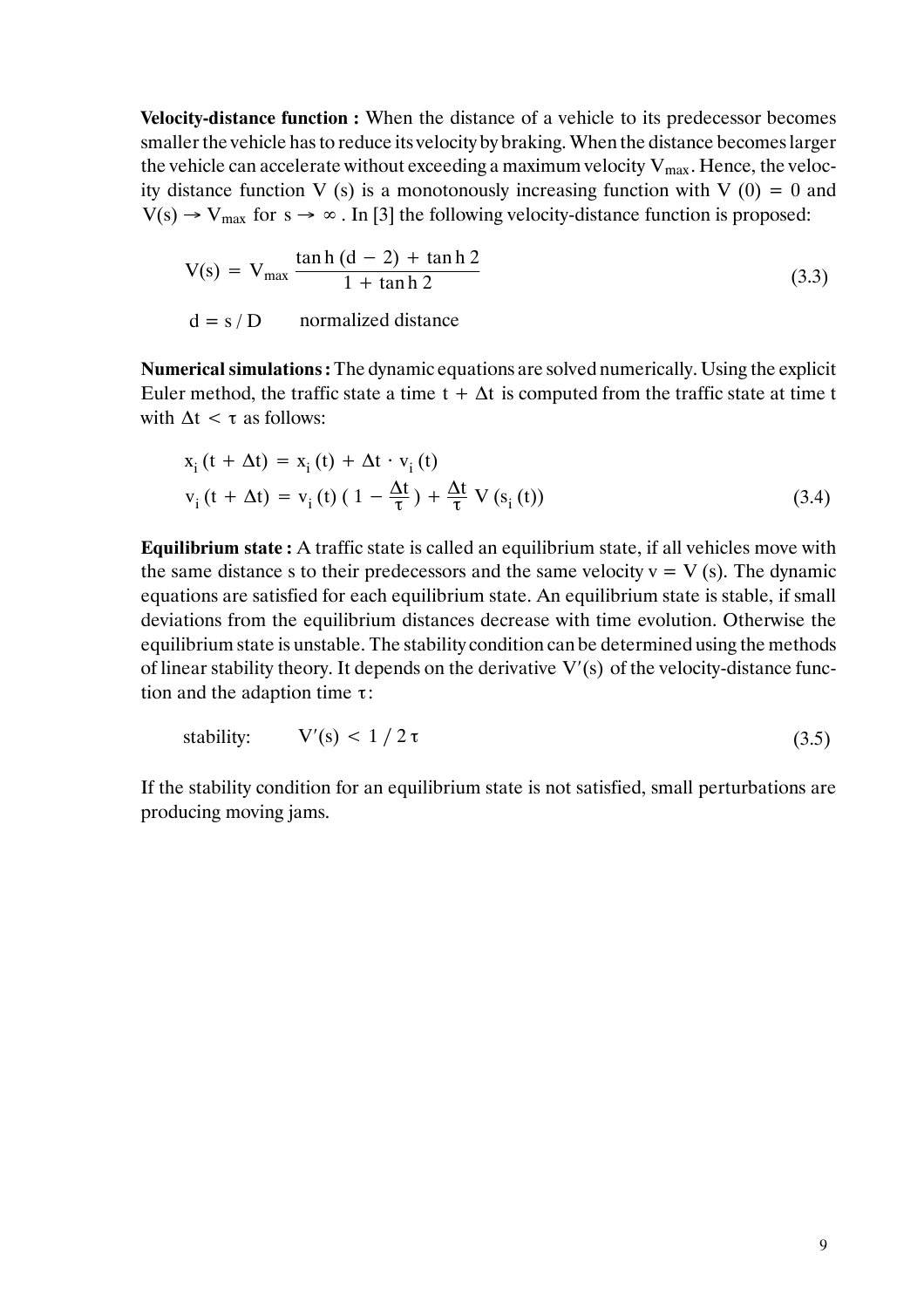#### **4 MACROSCOPIC TRAFFIC MODELLING**

Macroscopic traffic modelling is based on the assumption that a traffic stream on a single lane can be considered as a continuum of moving particles. The macroscopic traffic states are described by continuous functions of the traffic density and the traffic velocity in the space-time domain. They can be transformed into equivalent microscopic traffic states so that the results of macroscopic traffic models can be evaluated on a microscopic level. The governing equations of macroscopic traffic dynamics are the continuity equation for the density and the equation of motion for the velocity. The main problem is the formulation of realistic driving forces in the equation of motion. It is assumed in all various formulations that the internal driving force describes the adaption of the current velocity to a prescribed equilibrium velocity with a certain adaption time. This approach of the internal driving force is equivalent to the approach in microscopic modelling (see section 3.2). The partial differential equations, the equilibrium state as well as the initial and boundary conditions of macroscopic traffic dynamics are described in the following sections.

### **4.1 Macroscopic and Microscopic Traffic States**

a

**Macroscopic traffic state :** A macroscopic traffic state on a single lane at time t is specified by the continuous density function  $\rho(x, t) \ge 0$  and the continuous velocity function  $v (x, t) \ge 0$ . The density function  $\rho (x, t)$  has an upper limit  $\rho_{max}$  which represents the maximum number of vehicles per length unit. The number of vehicles  $N(a, b, t)$  in the spatial interval [a, b] at time t and the corresponding average velocity  $\bar{v}$  (a, b, t) of the vehicles are calculated as follows:

$$
N (a, b, t) = \int_{a}^{b} \varrho (x, t) dx \qquad 0 \le \varrho (x, t) \le \varrho_{max} \qquad (4.1)
$$
  

$$
\overline{v} (a, b, t) = \int_{a}^{b} v (x, t) dx / (b - a) \qquad v (x, t) \ge 0 \qquad (4.2)
$$

**Microscopic traffic state :** A macroscopic traffic state can be transformed into an equivalent microscopic traffic state using the following procedure (see Figure 4.1):

- (1) Starting with a prescribed position  $x_1$ , a sequence of positions  $x_i$  with  $i = 1, 2, ...$  is computed under the condition  $N(x_i, x_{i+1}, t) = 1$ .
- (2) The spatial interval  $[x_i, x_{i+1}]$  contains the vehicle i which is placed at position  $x_i$  and has the distance  $s_i = x_{i+1} - x_i$  to its preceding vehicle  $i + 1$ .
- (3) The average velocity  $\overline{v} = (x_i, x_{i+1}, t)$  represents the velocity  $v_i$  of vehicle i.

Using this transformation procedure, macroscopic traffic states can be evaluated on a microscopic level.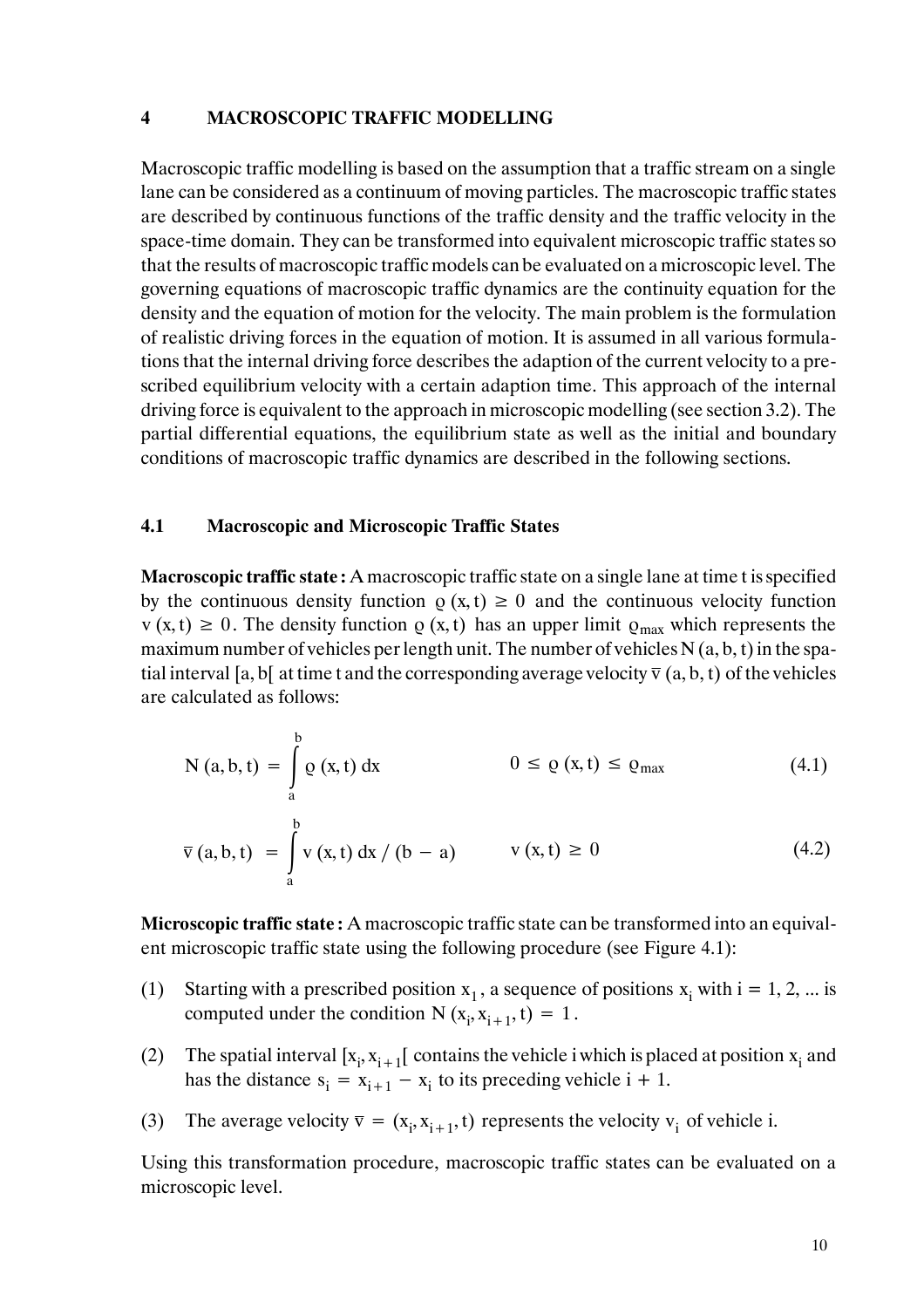

Figure 4.1: Macroscopic and microscopic traffic state

# **4.2 Dynamic Equations**

Macroscopic traffic dynamics of single lane models are very similar to one-dimensional fluid dynamics. The governing equations are partial differential equations for the density  $\varrho$  (x, t) and the mean velocity v (x, t) which are called continuity equation and equation of motion.

**Continuity equation :** The law of the conservation of the number of vehicles leads to the continuity equation for the density  $\rho(x, t)$ :

$$
\frac{\partial \varrho}{\partial t} + \frac{\partial}{\partial x} (\varrho \, v) = 0 \tag{4.3}
$$

**Equation of motion :** In contrast to fluid dynamics, the law of conservation of momentum is not valid in traffic dynamics. That is why the equation of motion is formulated differently in the various existing macroscopic traffic models. Typical formulations of the equation of motion for the mean velocity  $v(x, t)$  are:

$$
\frac{\partial v}{\partial t} + v \frac{\partial v}{\partial x} = \frac{V - v}{\tau}
$$
\n(4.4)

$$
\frac{\partial v}{\partial t} + v \frac{\partial v}{\partial x} = \frac{V - v}{\tau} - \frac{1}{\rho} \frac{\partial p}{\partial x}
$$
(4.5)

$$
\frac{\partial v}{\partial t} + v \frac{\partial v}{\partial x} = \frac{V - v}{\tau} - \frac{c^2}{Q} \frac{\partial \varrho}{\partial x} + \frac{\mu}{Q} \frac{\partial^2 v}{\partial x^2}
$$
(4.6)

| V              | equilibrium velocity |
|----------------|----------------------|
| <sup>p</sup>   | traffic pressure     |
| $c, \mu, \tau$ | parameters           |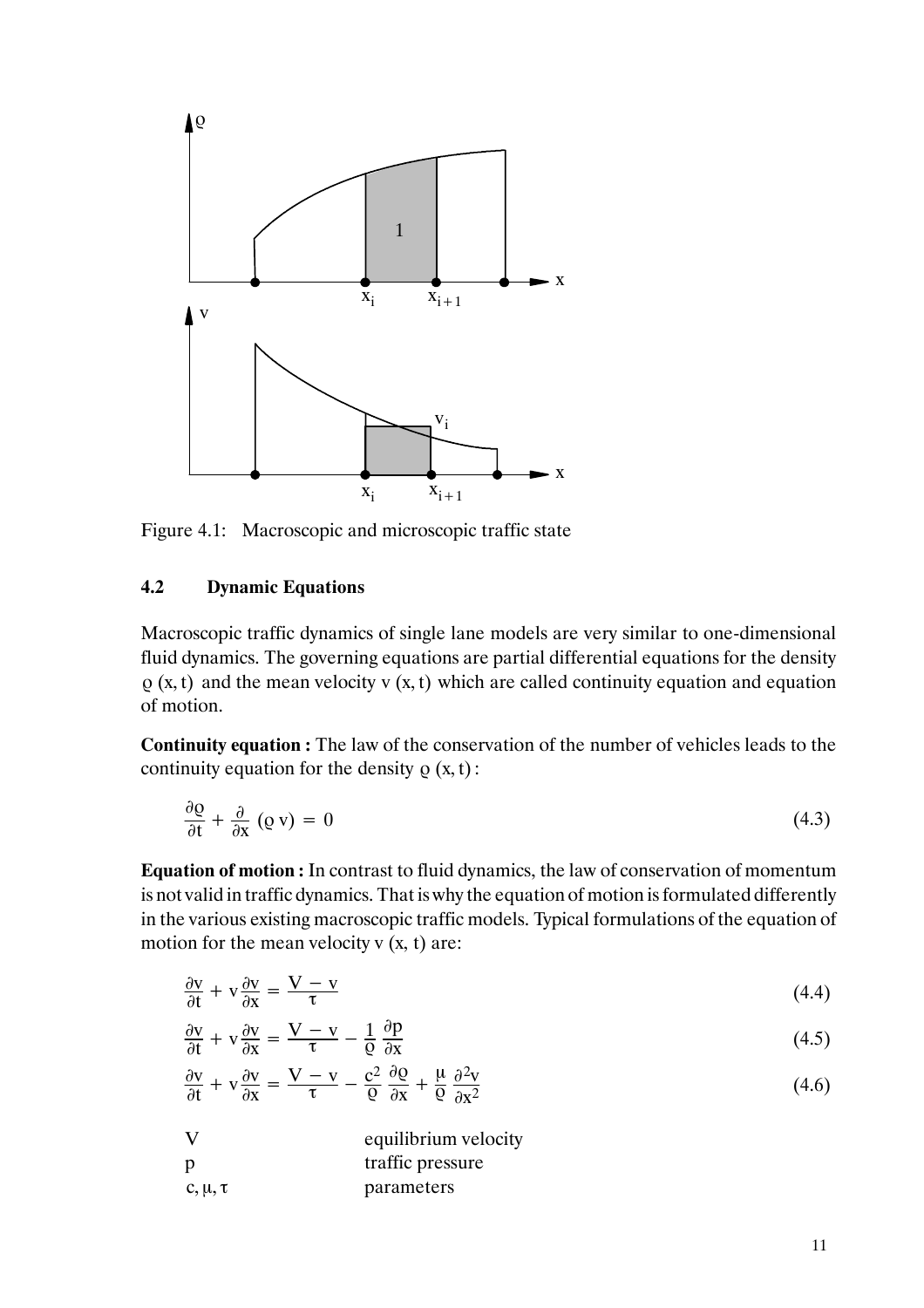The left side of the equation of motion represents the total acceleration of the traffic stream which consists of the local acceleration ∂v/∂t and the convective acceleration v ∂v∕∂x. The right side of the equation of motion represents the driving forces of the traffic stream. The meaning of the different terms for the driving forces are explained below.

**Adaption :** The term  $(V - v) / \tau$  is called the adaption term or relaxation term. It is assumed that the current velocity v  $(x, t)$  is adapted to a prescribed equilibrium velocity V within a certain time  $\tau$ . The equilibrium velocity V, which depends at least on the density, and the adaption time are the most important parameters of all macroscopic traffic models. The equation of motion (4.4) is equivalent to the dynamic equation (3.2) of the microscopic traffic model.

**Pressure :** The term (1∕ρ) ∂p∕∂x is called pressure term or anticipation term. Different approaches are used for the pressure. A 'hydrodynamic' approach assumes that the pressure is proportional to the density.

$$
p = c2 \varrho
$$
 (4.7)  
c propagation velocity (4.7)

A 'gasdynamic' approach [4] assumes that the pressure is proportional to the density and to the square of the velocity.

$$
p = A (Q) Q v2
$$
  
\n
$$
A (Q) density dependent proportionality factor
$$
\n(4.8)

The pressure term reflects the traffic behaviour that the velocity increases with locally decreasing pressure and vice versa. The equation of motion (4.5) is similar to the Euler equation in fluid dynamics.

**Viscosity :** The term  $(\mu/\rho) \frac{\partial^2 v}{\partial x^2}$  with the viscosity parameter  $\mu$  is called viscosity term which reflects some observations of viscous traffic flow in reality. The equation of motion (4.6) is similar to the Navier-Stokes equation in fluid dynamics.

**Conservative form :** The above dynamic equations can be reformulatedin the conservative form with the density  $\rho(x, t)$  and the flow q  $(x, t)$  as primary variables. Using the flow relationships

$$
q = \varrho v \qquad \qquad Q = \varrho V \tag{4.9}
$$

the corresponding conservative forms of the continuity equation (4.3) and the equation of motion (4.5) are:

$$
\frac{\partial \varrho}{\partial t} + \frac{\partial q}{\partial x} = 0 \tag{4.10}
$$

$$
\frac{\partial q}{\partial t} + \frac{\partial}{\partial x} \left( \frac{q^2}{Q} + p \right) = \frac{Q - q}{\tau}
$$
\n(4.11)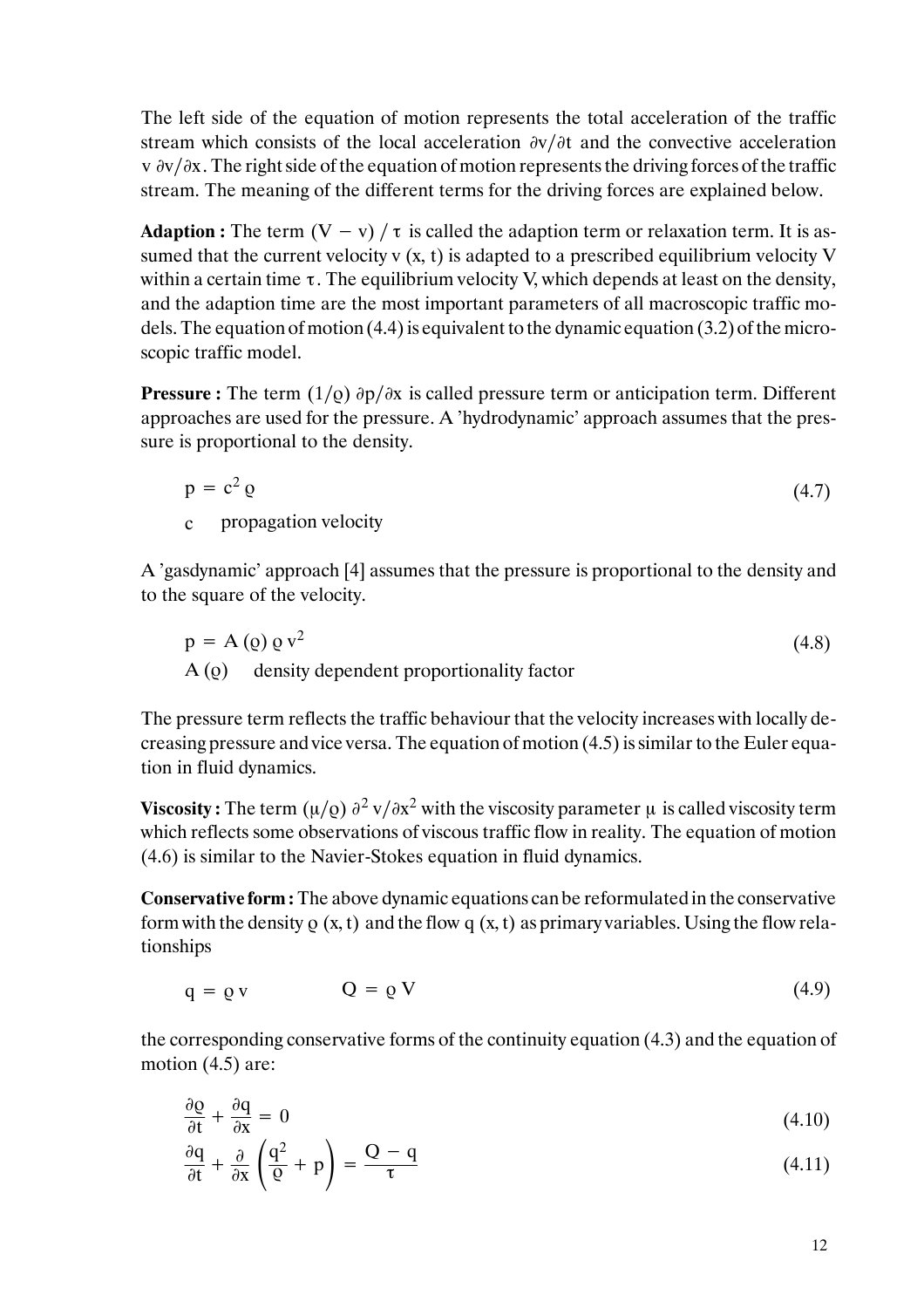The conservative form of the dynamic equations has advantageous properties in numerical analysis.

# **4.3 Equilibrium State**

**Equilibrium state :** The density  $\rho = \text{const}$  and the mean velocity  $v = V$  are solutions of the dynamic equations and represent an equilibrium state. All vehicles are moving with the same velocity V and the same distance  $s = 1/\rho$  to their predecessors. In microscopic modelling, the velocity-distance relationship is specified by a function  $V$  (s).



Figure 4.2: Equilibrium state

**Equilibrium velocity and flow :** The mean velocity of an equilibrium state is called equilibrium velocity and is specified by a function  $V(\rho)$  which decreases monotonously from  $V(0) = V_0$  to  $V(\rho_{max}) = 0$ .

$$
V = V(Q) \qquad 0 \le V \le V_0 \qquad \frac{dV}{dQ} \le 0 \tag{4.12}
$$

The mean flow of an equilibrium state is called an equilibrium flow and is defined as a function  $Q = \rho V$  which has one maximum value  $Q_{\text{max}}$ .

$$
Q = \varrho V \qquad \qquad 0 \le Q \le Q_{\text{max}} \tag{4.13}
$$

Unfortunately, the equilibrium velocity or the equilibrium flow can not be determined from measurement data because equilibrium states do not occur in real traffic. That is why in the literature different approaches for the equilibrium velocity are proposed. Some typical approaches are shown in Figure 4.3.

**Stability :** An equilibrium state is stable, if small deviations from the equilibrium density or the equilibrium velocity decrease with time evolution. The stability condition can be determined using the methods of linear stability theory. For the continuity equation (4.4) and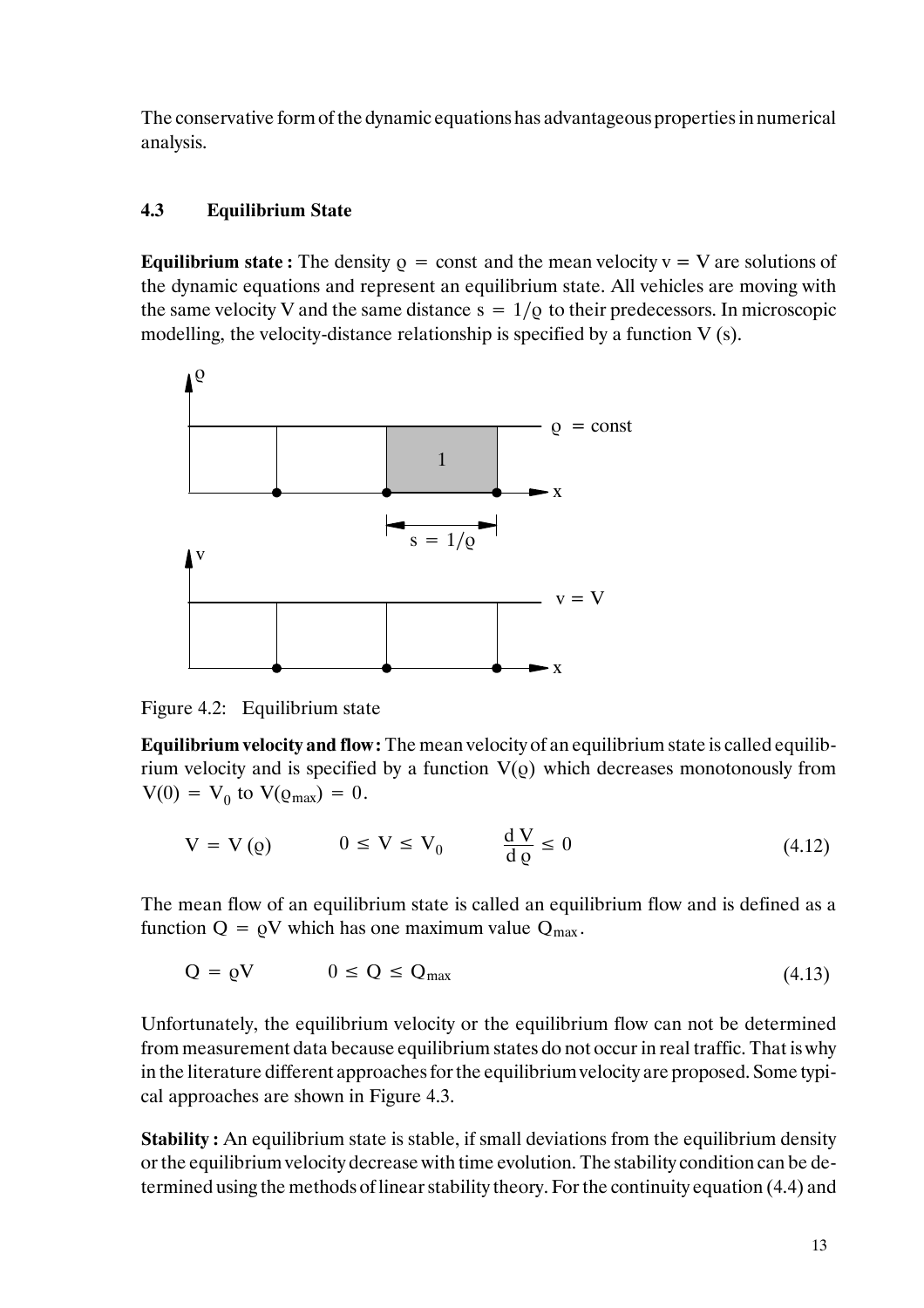the Navier-Stokes-like equation of motion (4.6), the stability depends on the derivative  $V'(\rho)$  of the equilibrium velocity and the propagation velocity c:

$$
stability \quad |V'(Q)| < c/Q \tag{4.14}
$$

If the stability condition for an equilibrium state is not satisfied, small perturbations are producing moving jams.



Figure 4.3 Equilibrium velocity and fundamental diagram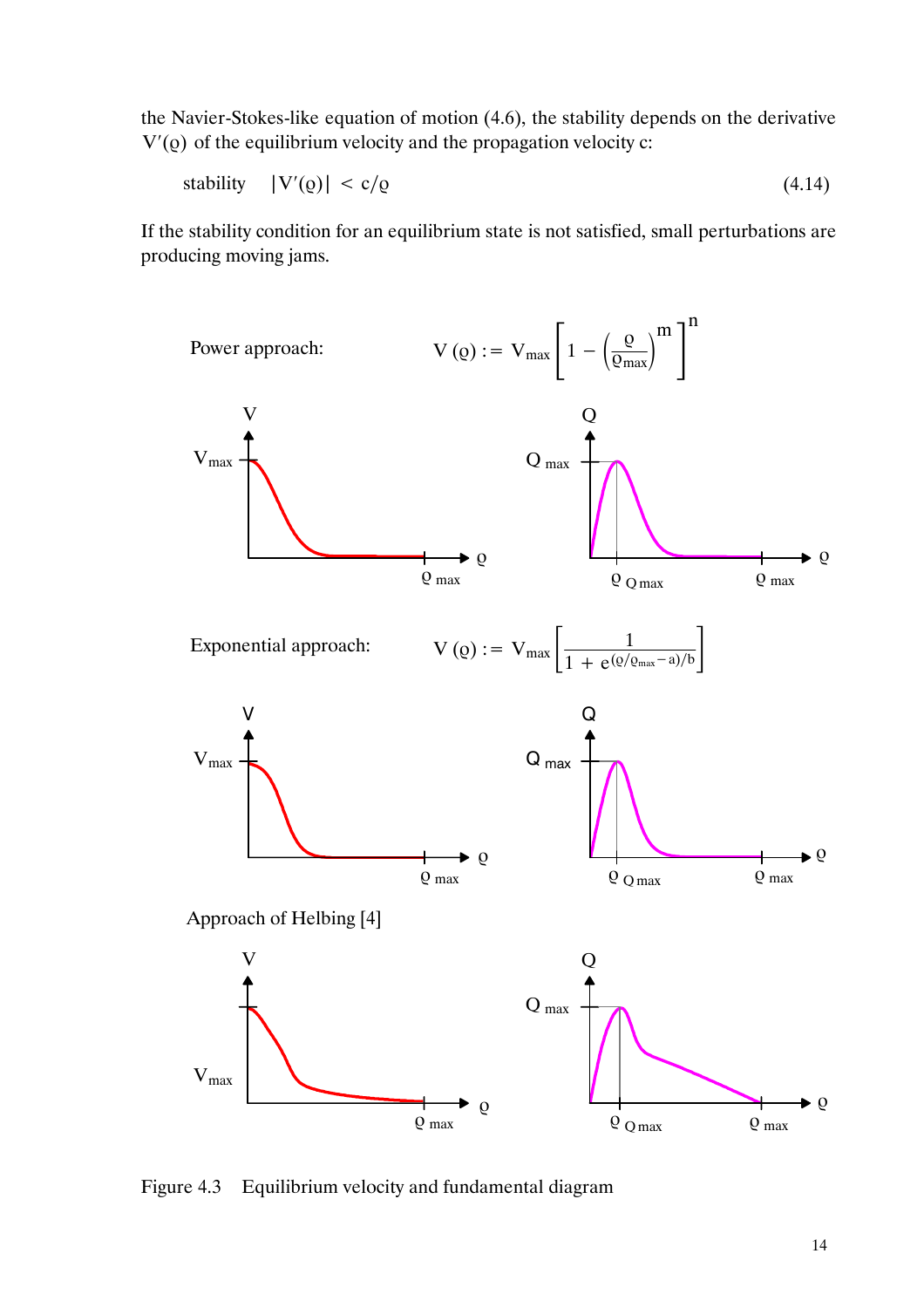#### **4.4 Initial and Boundary Conditions**

**Initial conditions :** The space dependent initial conditions describe the traffic state on a single lane at the time  $t = 0$ .

$$
\varrho(x,0) = \overline{\varrho}(x) \qquad \qquad v(x,0) = \overline{v}(x) \tag{4.15}
$$

If a closed lane without boundaries is considered, the results of traffic simulations depend significantly on the specified initial conditions. For an open single lane however, the initial conditions influence the results of traffic simulations only for a short time period.

**Boundary conditions :** The time dependent boundary conditions describe the traffic states at the upstream boundary  $x = 0$  and the downstream boundary  $x = L$  of an open single lane of length L. There are different options for the specification of boundary conditions. Usually Dirichlet and von Neumann boundary conditions are used:

(1) The Dirichlet boundary conditions assume that the traffic states at the boundaries are given.

$$
\varrho(0, t) = \varrho_0(t) \qquad \qquad v(0, t) = v_0(t) \n\varrho(L, t) = \varrho_L(t) \qquad \qquad v(L, t) = v_L(t) \qquad (4.16)
$$

(2) The homogeneous von Neumann boundary conditions assume that the traffic states at the boundaries remain unchanged.

$$
\frac{\partial Q}{\partial x} (0, t) = 0 \qquad \frac{\partial V}{\partial x} (0, t) = 0
$$
  

$$
\frac{\partial Q}{\partial x} (L, t) = 0 \qquad \frac{\partial V}{\partial x} (L, t) = 0
$$
 (4.17)

Dirichlet boundary conditions are suitable for the simulation of real traffic with measured traffic data at both boundaries. Homogeneous von Neumann boundary conditions can be used if the traffic states outside the lane are not of interest. The boundary conditions must be consistent with the solutions of the governing equations. Inconsistent boundary conditions lead to numerical instabilities.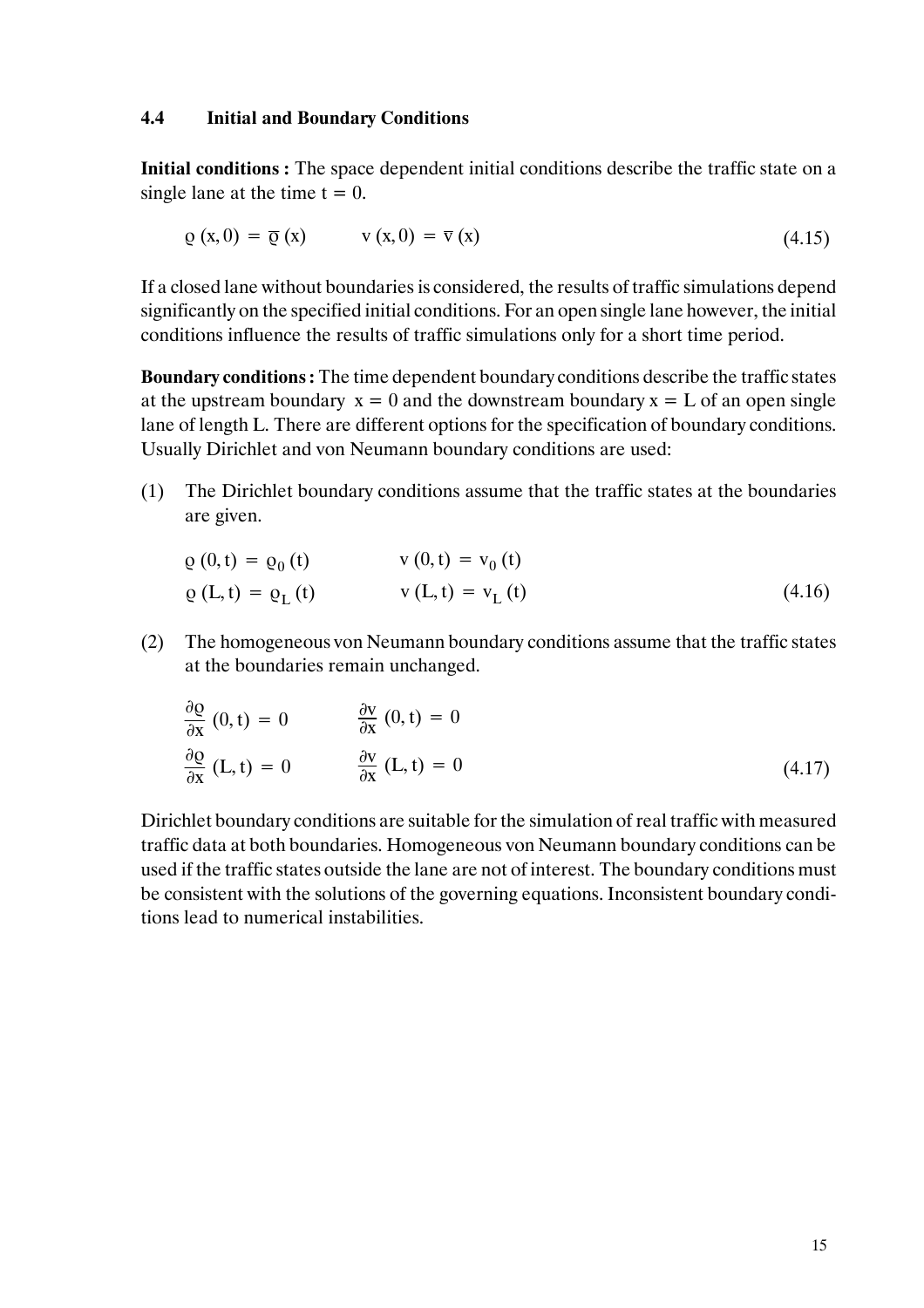### **5 NUMERICAL SIMULATION METHODS**

The numerical solution of the dynamic equations of macroscopic traffic models is a particular difficult task because the formation of traffic jams is associated with steep gradients of the density and velocity distributions. Numerical methods require a discretization of the space-time domain and a suitable approximation of the density and velocity distribution. The development of numerical simulation models is based on the methods of finite volumes, finite differences or finite elements in connection with explicit or implicit time integration methods. Three numerical simulation models, which are selected from the various existing models, are described briefly in the following sections.

# **5.1 Finite Volume Method**

The method of finite volumes allows the formulation of the governing equations in a discrete form using conservation principles. Hilliges [5] developed a simple but efficient discrete model on this basis.

**Discrete model :** The lane is subdivided into finite volume cells of length ∆x. For each cell i, the density  $\rho$  (i, t) and the velocity v (i, t) are introduced as primary variables.



Figure 5.1 : Finite volume cells

The continuity equation and the equation of motion are specified in a discrete form as follows:

$$
\frac{\partial \varrho(i,t)}{\partial t} = \frac{\varrho(i-1,t) \quad v(i,t) - \varrho(i,t) \quad v(i+1,t)}{\Delta x} \tag{5.1}
$$

$$
\frac{\partial v(i,t)}{\partial t} = v(i,t) \frac{v(i-1,t) - v(i+1,t)}{2 \Delta x} + \frac{V(\varrho(i,t)) - v(i,t)}{\tau}
$$
(5.2)

It is assumed in the continuity equation  $(5.1)$  that the vehicles of cell i–1 enter the cell i with the velocity v  $(i, t)$  and the vehicles of cell i leave cell i with the velocity v  $(i+1, t)$ . This assumption reflects the anticipating behaviour of the drivers. The equations in a discrete form satisfy the condition that the density and the velocity of each cell is always positive or zero.

**Continuous approximation :** The equations of the discrete model are transformed into partial differential equations by Taylor approximations. Let x be the coordinate of the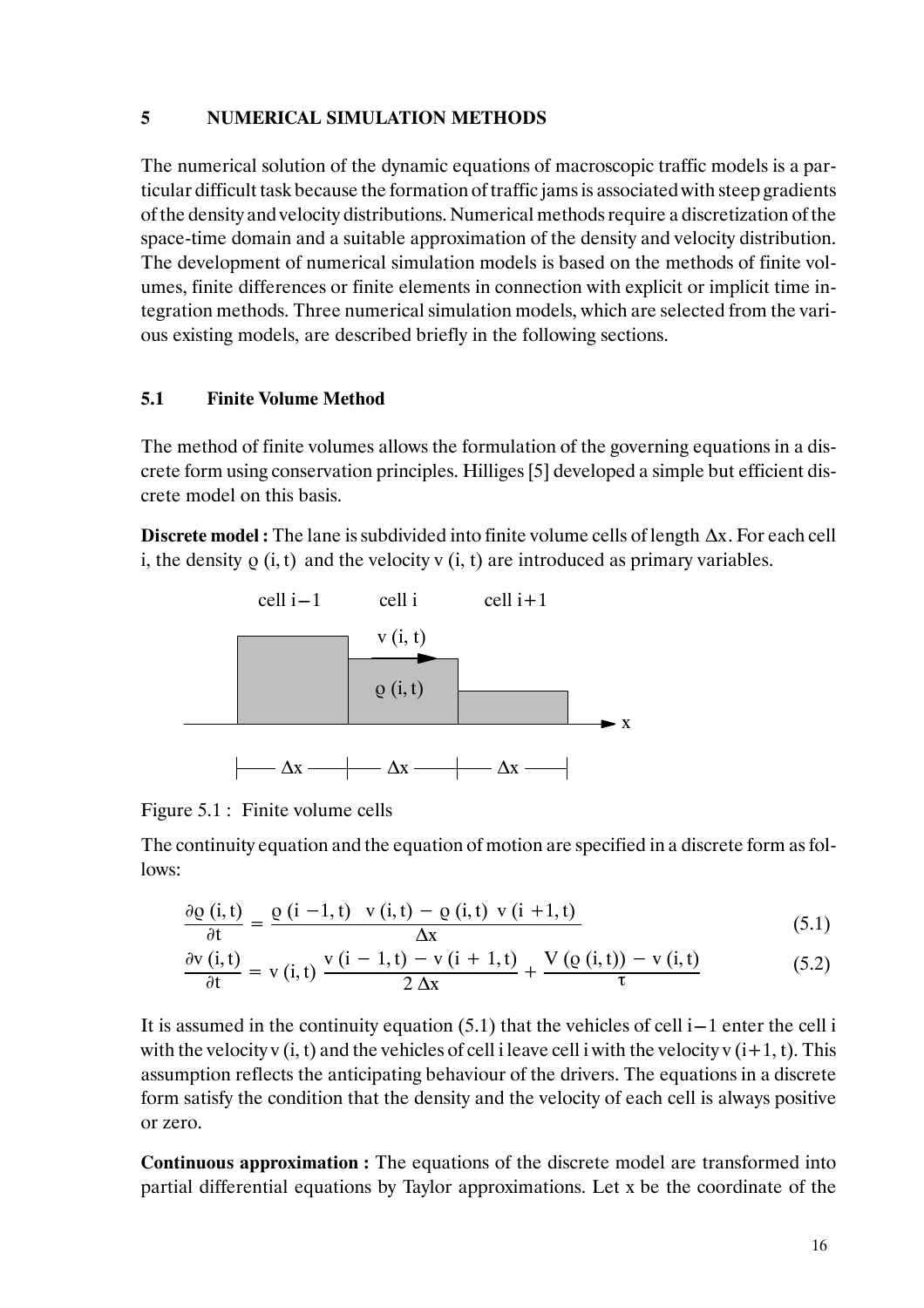centre of cell i. Then the Taylor approximations for the density and the velocity lead to the following partial differential equations :

$$
\frac{\partial \varrho}{\partial t} + \frac{\partial}{\partial x} (\varrho v) = \frac{\Delta x}{2} \left( v \frac{\partial^2 \varrho}{\partial x^2} - \varrho \frac{\partial^2 v}{\partial x^2} \right) + O \left( \Delta x^2 \right)
$$
(5.3)

$$
\frac{\partial v}{\partial t} + v \frac{\partial v}{\partial x} = \frac{V(Q) - v}{\tau} + O(\Delta x^2)
$$
\n(5.4)

Neglecting terms of quadratic or higher order in ∆x, equation (5.3) represents the continuity equation (4.3) extended by an additional diffusion term which is proportional to  $\Delta x$ . Equation (5.4) is equivalent to the equation of motion (4.4).

**Numerical simulation :** The equations of the discrete model are solved numerically using an explicit Euler method for the time integration.

$$
\varrho(i, t + \Delta t) = \varrho(i, t) + \Delta t \frac{\partial \varrho(i, t)}{\partial t}
$$
  
\n
$$
v(i, t + \Delta t) = v(i, t) + \Delta t \frac{\partial v(i, t)}{\partial t}
$$
 (5.5)

The stability of the numerical simulation depends on the parameter  $\Delta x$ ,  $\Delta t$  and  $\tau$ . The cell length ∆x should not be less than 100 m, because otherwise the implicit diffusion term is too low and the model becomes unstable. The time step ∆t must be chosen in such a way that the Courant condition  $v \leq \Delta x/\Delta t$  for the explicit time integration is satisfied. Typical values for the adaption time  $\tau$  are chosen in the range from 3.0 to 7.5 sec.

## **5.2 Finite Difference Method**

The methods of finite differences approximate the derivatives of differential equations by differences. The Keller-box scheme is a finite difference method of high accuracy for nonlinear partial differential equations of first order. Kerner and Kohnhäuser [6] developed a numerical method for the solution of the continuity equation and the Navier-Stokes-like equation on the basis of the Keller-box scheme.

**Dynamic equations :** The dynamic equations are the continuity equation (4.3) and the Navier-Stokes-like equation ofmotion (4.6). An additional equation for the spatial derivative ∂v∕∂x is introduced so that the governing partial differential equations are of first order.

$$
f_1 := \frac{\partial \varrho}{\partial t} + v \frac{\partial \varrho}{\partial x} + \varrho \frac{\partial v}{\partial x} = 0
$$
  
\n
$$
f_2 := \frac{\partial v}{\partial t} + v \frac{\partial v}{\partial x} - \frac{c^2}{\varrho} \frac{\partial \varrho}{\partial x} + \frac{\mu}{\varrho} \frac{\partial w}{\partial x} - \frac{V - v}{\tau} = 0
$$
  
\n
$$
f_3 := \frac{\partial v}{\partial x} - w = 0
$$
\n(5.6)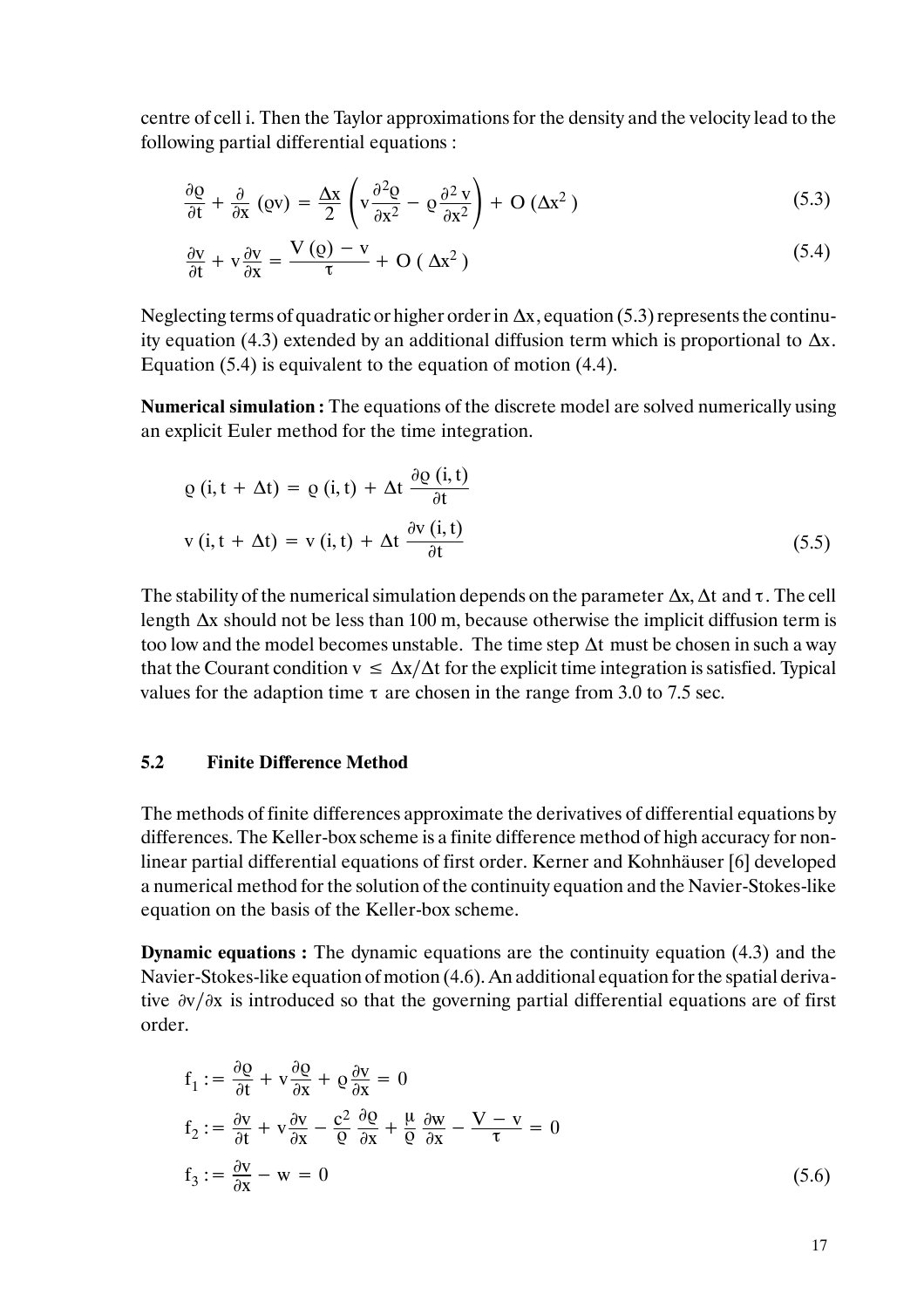**Finite difference approximation :** The continuous functions  $\varrho$  (x, t), v (x, t) and w (x, t) are computed at discrete grid points  $(x_i, t_j)$  in the space-time domain and denoted by  $\varrho_{i, j}$  ,  $v_{i, j}$ and w<sub>i, i</sub>. Usually a regular grid with a spatial increment  $\Delta x$  and a time step  $\Delta t$  is chosen.

$$
xi = i \cdot \Delta x \qquad i = 0, 1, ..., n
$$
  

$$
tj = j \cdot \Delta t \qquad j = 0, 1, ...
$$

Figure 5.2 shows a grid box with  $x_{i-1} \le x \le x_i$  and  $t_{i-1} \le t \le t_i$ . The value and the partial derivatives of a function  $u \in [0, v, w]$  at the midpoint m of the box are calculated approximately from the function values at the box vertices by the following formulas:

$$
u'_{m} := \left(\frac{\partial u}{\partial x}\right)_{m} \qquad u_{m} := \left(\frac{\partial u}{\partial t}\right)_{m}
$$
  
\n
$$
u_{m} = (u_{i,j} + u_{i-1,j} + u_{i,j-1} + u_{i-1,j-1})/4
$$
  
\n
$$
u'_{m} = (u_{i,j} - u_{i-1,j} + u_{i,j-1} - u_{i-1,j-1})/(2 \cdot \Delta x)
$$
  
\n
$$
u_{m} = (u_{i,j} + u_{i-1,j} - u_{i,j-1} - u_{i-1,j-1})/(2 \cdot \Delta t)
$$
\n(5.7)

The substitutions of the above approximations into the partial differential equations lead to finite difference equations for the midpoint of the box:

$$
f_{1,m} := \dot{\varrho}_{m} + v_{m} \varrho'_{m} + \varrho_{m} v'_{m} = 0
$$
  
\n
$$
f_{2,m} := \dot{v}_{m} + v_{m} v'_{m} - c^{2} \varrho'_{m} / \varrho_{m} + \mu w'_{m} / \varrho_{m} - (V (\varrho_{m}) - v_{m}) / \tau = 0
$$
  
\n
$$
f_{3,m} := v'_{m} - w_{m} = 0
$$
\n(5.8)



Figure 5.2 : Box scheme for finite difference approximations

The three necessary boundary conditions for  $\rho$ , v, w at time  $t_i$  and the finite difference equations for the midpoints of all boxes with  $t_{j-1} \le t \le t_j$  form a system of nonlinear equations. If the variables  $\varrho_{i,j-1}$ ,  $v_{i,j-1}$ ,  $w_{i,j-1}$  for  $i = 0, 1, ..., n$  at time  $t_{j-1}$  are known, the variables  $\varrho_{i,j}$ ,  $v_{i,j}$ ,  $w_{i,j}$  for  $i = 0, 1, ..., n$  at time  $t_j$  are computed by solving the nonlinear equations. It is useful to arrange the nonlinear equations for the unknown variables in the following block by block form: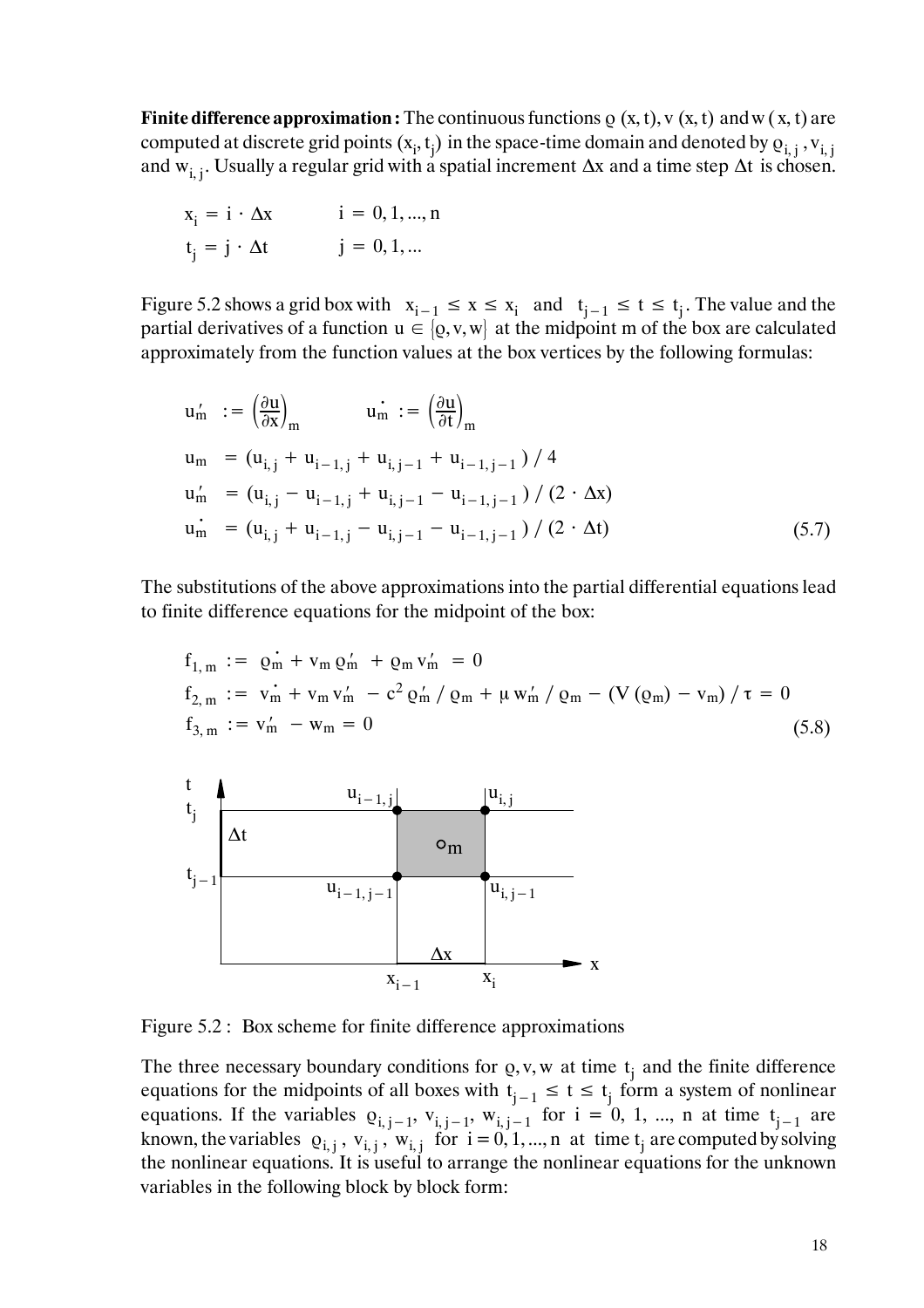

**Nonlinear equation system :** The nonlinear equations are linearized and solved iteratively using the Newton procedure.

$$
\mathbf{J}(\mathbf{u}_{k}) \cdot \Delta \mathbf{u}_{k+1} = -\mathbf{f}(\mathbf{u}_{k}) \quad \text{with} \quad \mathbf{J}(\mathbf{u}) = \partial \mathbf{f} / \partial \mathbf{u}
$$
  

$$
\mathbf{u}_{k+1} = \mathbf{u}_{k} + \Delta \mathbf{u}_{k+1} \tag{5.10}
$$

A linear equation system with the Jacobian matrix **J** has to be solved in each iteration step k. The Jacobian matrix contains the partial derivatives of the nonlinear equations with respect to the unknown variables and has the following block structure:



The special structure of the matrix **J** allows the implementation of efficient algorithms for the solution of the linear equation system (5.10). However, the matrix **J** is not diagonal dominant. Hence, algorithms based on Gauss elimination without rearrangements of the structure are not suitable. Algorithms based on orthogonal transformations (Givens, Householder) are numerically very stable and can be used effectively for the solution of the linear equation system.

**Numerical simulation :** The finite difference approximation for the solution of the dynamic equations has a consistency order O ( $\Delta x^2$ ,  $\Delta t^2$ ) and is numerically stable. The spatial increment ∆x and the time step ∆t should be chosen depending on the application. However, the numerical simulation requires a considerable computational effort because a nonlinear equation system has to be solved in each time step.

(5.9)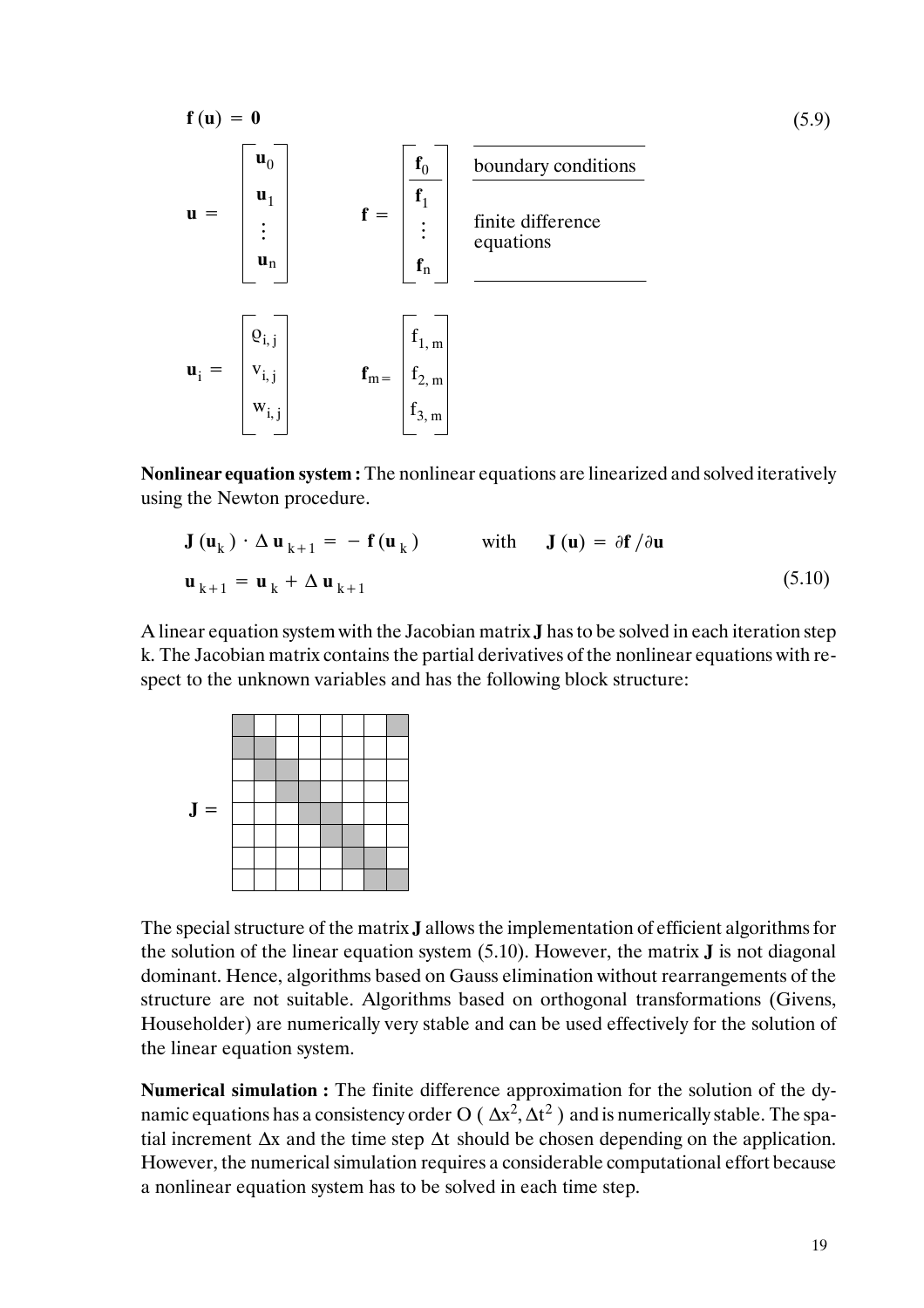### **5.3 Finite Element Method**

Finite element methods are widely used for numerical computations in fluid dynamics. Rose and Milbradt [7] developed a finite element method for traffic dynamics based on the continuity equation and the Navier-Stokes-like equation of motion.

**Dynamic equations :** The continuity equation (4.3) and the Navier-Stokes-like equation of motion (4.6) are formulated in vector notation as follows:

$$
\mathbf{I} \frac{\partial \mathbf{u}}{\partial t} + \mathbf{A} \frac{\partial \mathbf{u}}{\partial x} - \mathbf{B} \frac{\partial^2 \mathbf{u}}{\partial x^2} = \mathbf{f} \tag{5.11}
$$

$$
\mathbf{u} = \begin{bmatrix} \mathbf{Q} \\ \mathbf{v} \end{bmatrix} \quad \mathbf{I} = \begin{bmatrix} 1 & 0 \\ 0 & 1 \end{bmatrix} \quad \mathbf{A} = \begin{bmatrix} \mathbf{v} & \mathbf{Q} \\ \mathbf{c}^2/\mathbf{Q} & \mathbf{v} \end{bmatrix} \quad \mathbf{B} = \begin{bmatrix} 0 & 0 \\ 0 & \mu/\mathbf{Q} \end{bmatrix} \quad \mathbf{f} = \begin{bmatrix} 0 \\ (\mathbf{V}-\mathbf{v})/\mathbf{r} \end{bmatrix}
$$

**Finite element approximation :** The lane is subdivided into finite elements. At each node i with the coordinate  $x_i$  the time dependent nodal vector  $\mathbf{u}_i$  (t) is introduced as a primary variable which contains the density  $\rho_i(t)$  and the velocity  $v_i(t)$ . The solution vector **u** (x, t) is approximated by a function  $\mathbf{u}_f$  (x, t) which is a linear combination of the nodal vectors  $\mathbf{u}_i$  (t) and the normalized triangular shape function  $\Phi_i$  (x).

$$
\mathbf{u}_{f}(x,t) = \sum_{i=1}^{n} \Phi_{i}(x) \mathbf{u}_{i}(t)
$$



Figure 5.3 : Finite element approximation

The approximation  $\mathbf{u}_f$  (x, t) is substituted into the partial differential equation system (5.11). The result of this substitution is the residual vector  $\mathbf{r}$  (x, t).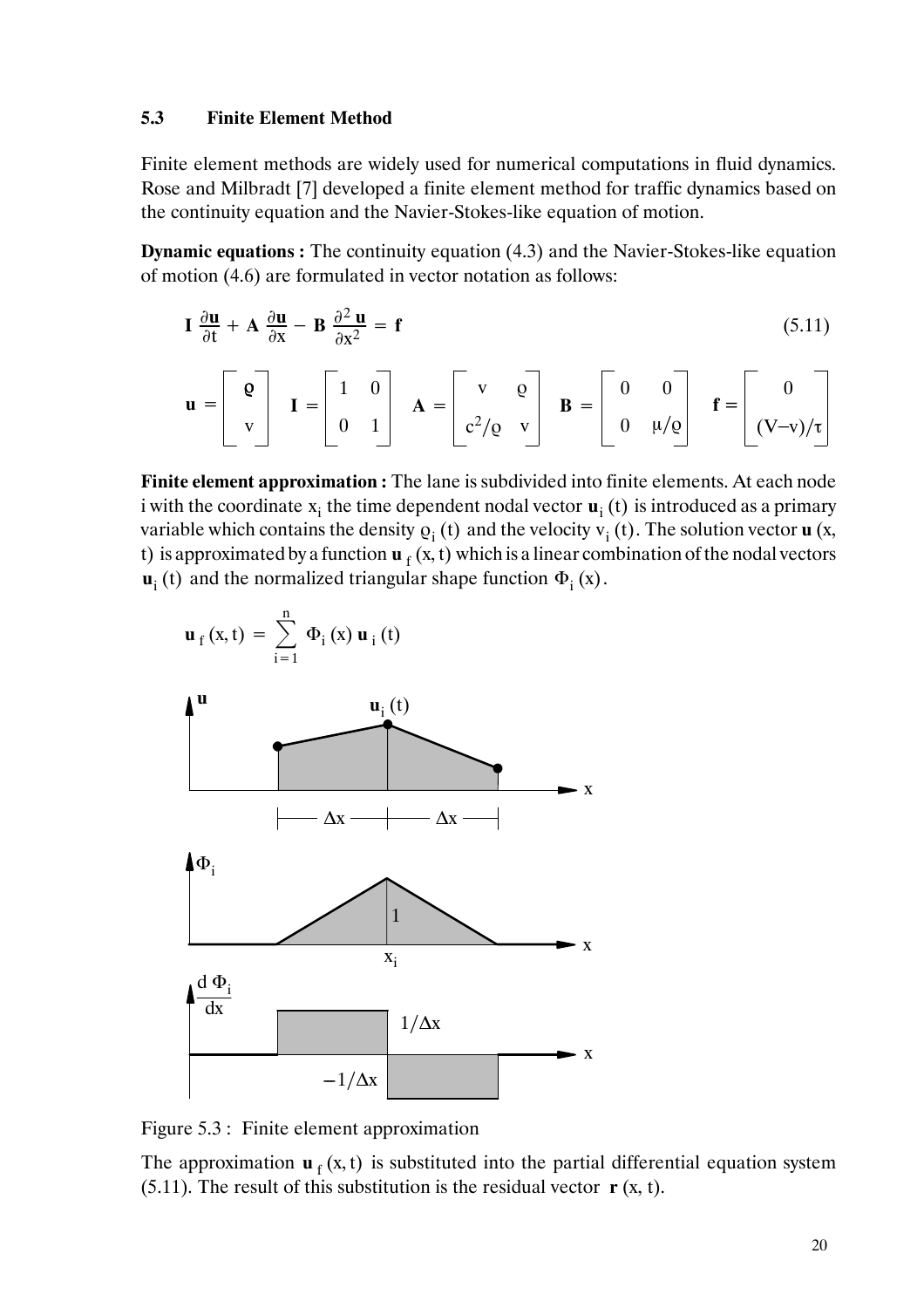$$
\mathbf{r}(x,t) = \sum_{i=1}^{n} \left( \mathbf{I} \, \Phi_i \, \frac{d\mathbf{u}_i}{dt} + \mathbf{A} \, \frac{d\Phi_i}{dx} \, \mathbf{u}_i - \mathbf{B} \, \frac{d^2\Phi_i}{dx^2} \, \mathbf{u}_i \right) - \mathbf{f} \tag{5.12}
$$

The nodal vectors  $\mathbf{u}_i$  (t) are determined on the basis of weighted residuals using a Petrov-Galerkin method with an upwind parameter  $\alpha$ .

$$
\int_{0}^{L} \left[ \mathbf{I} \, \Phi_{i} + \alpha \, \mathbf{A} \, \frac{d\Phi_{i}}{dx} \right] \, \mathbf{r} \left( x, t \right) dx = \mathbf{0} \qquad \text{i} = 1, \dots, n \tag{5.13}
$$

The Standard-Galerkin method ( $\alpha = 0$ ) tends to unrealistic oscillations and even instabilities, if the convective term **A** is dominant compared to the diffusion term **B** in the dynamic equations. The upwind term with  $\alpha > 0$  of the Petrov-Galerkin method should compensate the oscillations and ensure the stability of the finite element approximation.

**Upwind parameter :** The upwind parameter  $\alpha$  is known and theoretically proved for the one-dimensional convection-diffusion equation with a scalar function u (x, t), a constant convection coefficient a and a constant diffusion coefficient b.

$$
\alpha = \frac{\Delta x}{|a|} \text{ (coth Pe} - 1/\text{Pe}) \qquad \text{Pe} = \frac{|a|}{|b|} \Delta x \tag{5.14}
$$

$$
Pe = Peclet number
$$

This result can be overtaken to the dynamic equations (5.11) if representative values a and b can be determined for the convection matrix **A** and the diffusion matrix **B**. It seems to be a suitable approach to use the largest eigenvalues of **A** and **B**.

$$
|a| = v + c \qquad |b| = \mu/\varrho \qquad (5.15)
$$

This approach for the upwind parameter leads to good numerical results, but has to be proved theoretically.

**Numerical simulation :** The governing equations for the nodal vectors **u**<sub>i</sub> (t) determined by the Petrov-Galerkin method form a system of ordinary differential equations.

$$
\mathbf{M} \frac{d \mathbf{u}}{dt} = \mathbf{C} \mathbf{u} + \mathbf{f} \qquad \mathbf{u}^{\mathrm{T}} = [\mathbf{u}_1 \dots \mathbf{u}_n]
$$
 (5.16)

These equations are solved numerically using an explicit method for the time integration. Efficient algorithms for the numerical solution can be implemented which reduce the matrix **M** to a diagonal matrix and control the time step automatically using an empirical condition  $|a| \leq \Delta x/\Delta t$ .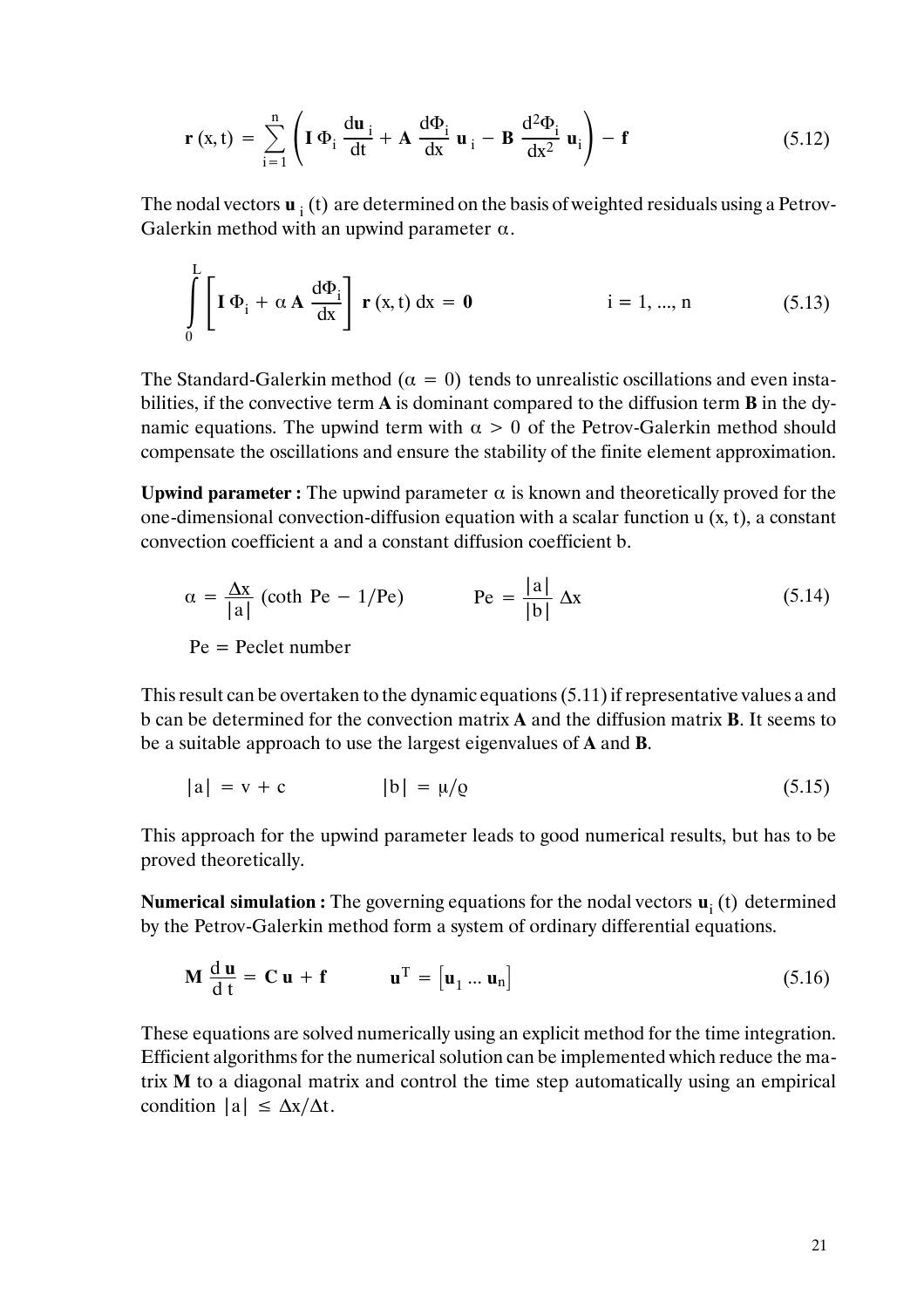#### **5.4 Numerical Perturbation Analysis**

Numerical traffic simulations are investigated on the basis of a numerical perturbation analysis with respect to the formation of traffic jams. For this purpose, a closed single lane is considered. It is assumed that the initial traffic state is an equilibrium state with a prescribed density  $\rho_e$  and a small local perturbation of the uniform density distribution. The properties of the jam formations are studied in detail depending on the density  $\rho_e$ .

Figure 5.4 shows some typical results of a numerical perturbation analysis for macroscopic traffic models based on the continuity equation and the Navier-Stokes-like equations using the finite element method [7]. The equilibrium is stable for free traffic with  $\rho_e$  < 15 veh./km and for dense traffic with  $\rho_e > 60$  veh./km. In the stable case the perturbations of the equilibrium state decreases with increasing time. The equilibrium is unstable for congested traffic. There are three different phenomena of congested traffic with respect to jam formations: simple jam, stop and go traffic and wide jam. The jams move backward with a velocity of about  $-15 \pm 5$  km/h. The different phenomena of jam formations can also be observed in real traffic on highways.



Figure 5.4 : Density evolutions in the space-time diagram and spatial density distributions at time  $t = 3, 11, 30$  min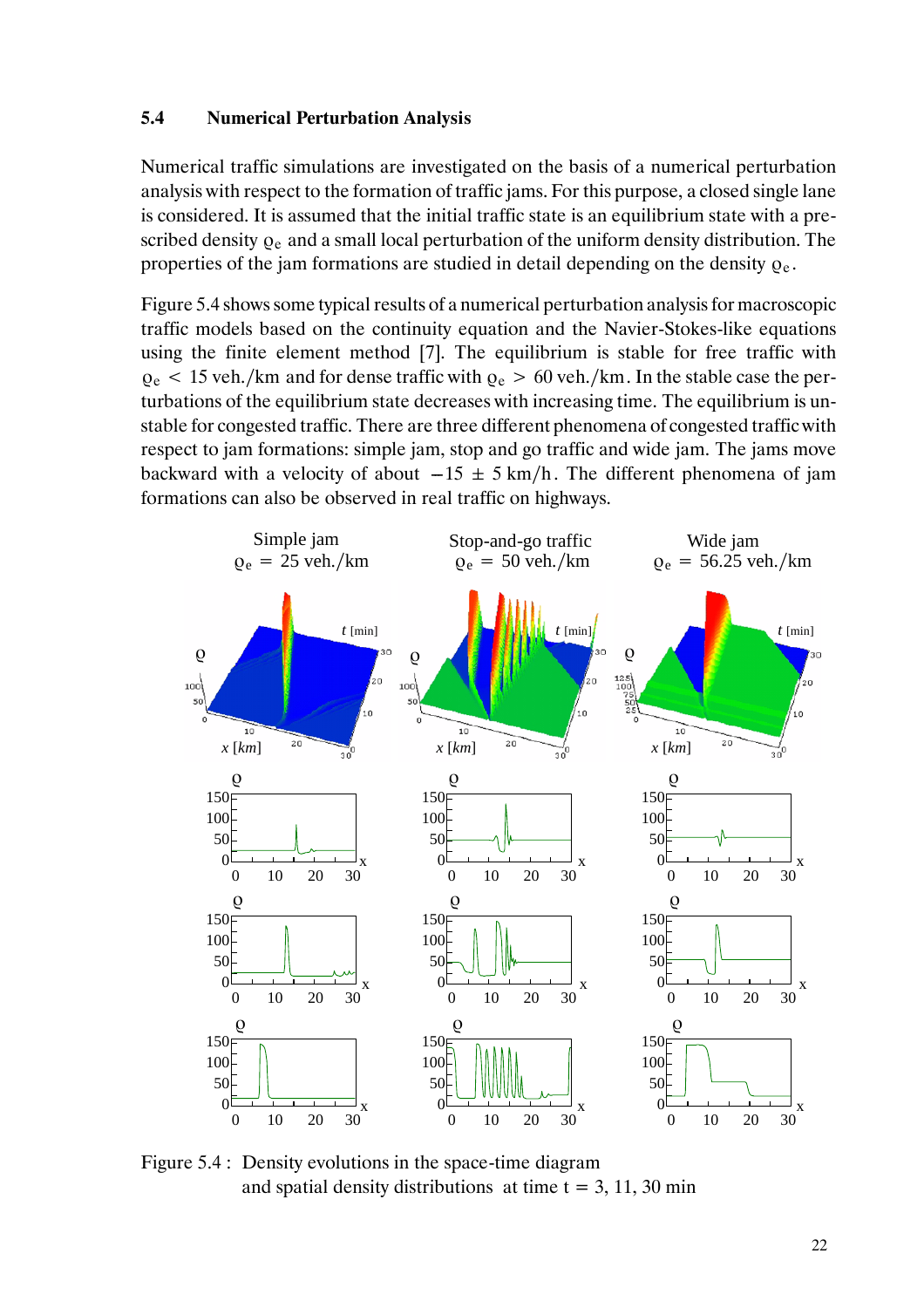#### **6 TRAFFIC MEASUREMENTS AND SIMULATIONS**

**Traffic scenario :** Figure 6.1 shows a schematic diagram of a 9 km section of the A5 highway in Germany with three lanes, one off ramp, one on ramp and ten intersections  $Q79 - Q89$ with installed detector equipments. Measurement data have been made available by the Board of Road and Transportation in the state Hessen. A locally fixed jam was observed on Tuesday 27 January 2001 which was caused by an accident behind the intersection Q89. This traffic scenario is chosen for a comparison of measurements and simulations.



Figure 6.1: Section of the A5 highway

**Macroscopic single-lane model :** The traffic scenario is simulated using a single-lane model. The initial conditions, the boundary conditions and the ramp flows are calculated from the measurement data. The begin of the simulation is chosen in such a way that the initial state is a state of free traffic. The time dependent density and velocity at the upstream boundary and the time dependent velocity at the downstream boundary are specified on the basis of the detector data at the intersections Q79 and Q89. The boundary conditions are shown in figure 6.2. The low densities and the high velocities at the upstream boundary represent free traffic. The low velocities at the downstream boundary indicate a traffic jam.

**Model parameter :** The method of Hilliges (see section 5.2) is used for the solution of the dynamic equations of the single-lane model. The discretization parameters of the spacetime domain depend on the accuracy and the stability of the method and are chosen as follows:

$$
\Delta x = 100 \text{ m} \qquad \Delta t = 1 \text{ sec} \tag{6.1}
$$

The equilibrium velocity-density function and the adaption time  $\tau$  are the most important parameters of single-lane models and depend significantly on the traffic scenario. For this scenario, the equilibrium velocity-density function of Helbing is used which is described by a set of eight parameters. The essential parameters are the maximum velocity and the maximum density which are chosen as follows:

$$
V_{\text{max}} = 125 \text{ km/h} \qquad \varrho_{\text{max}} = 135 \text{ veh./km} \tag{6.2}
$$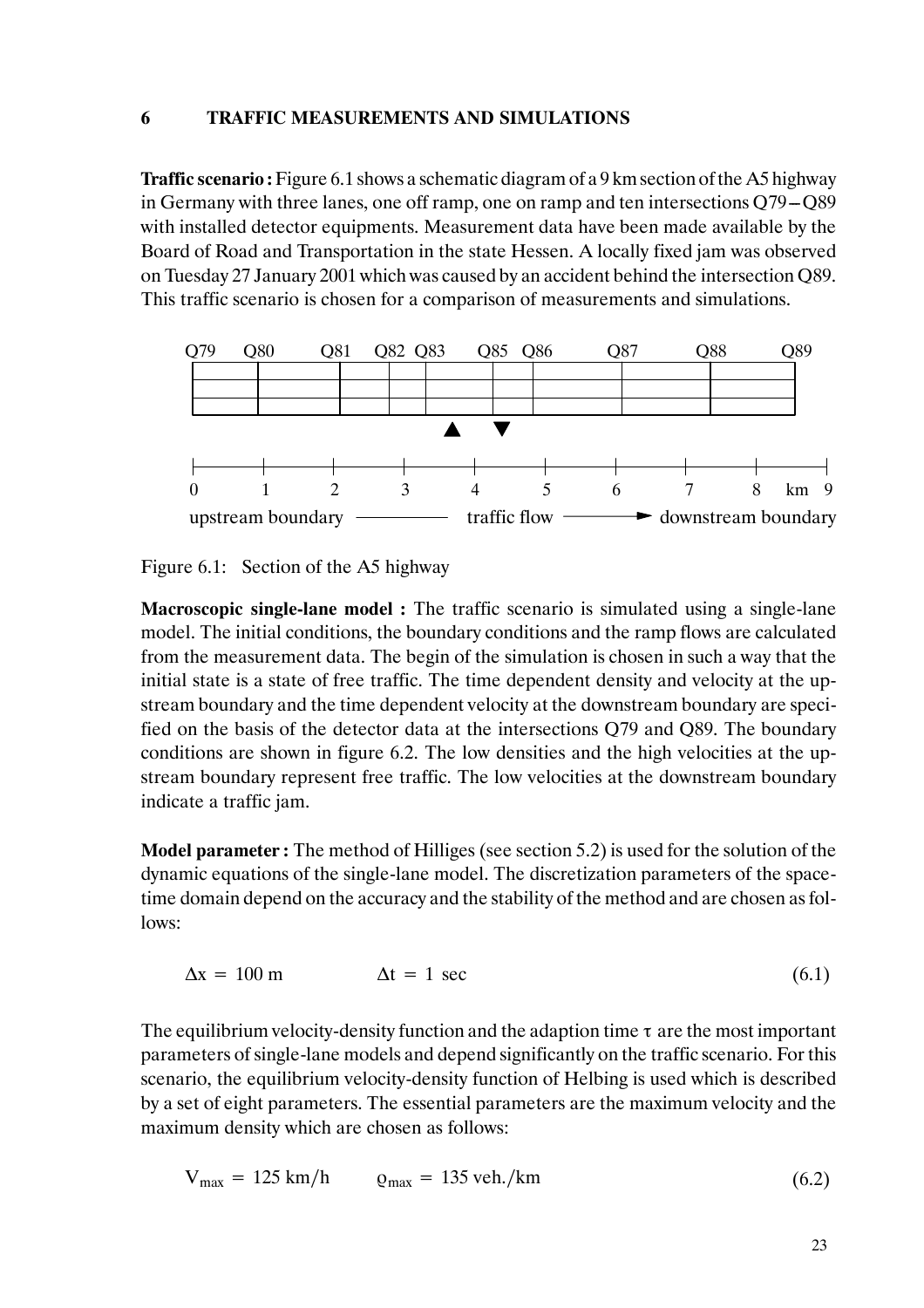

Figure 6.2: Upstream and downstream boundary conditions

The other parameters are taken from the literature [4]. The adaption time  $\tau$  is determined by variation. Good simulation results are obtained for  $\tau = 2$  sec.

**Comparison :** Figure 6.3 shows the simulated and measured velocities at the intersections  $Q89 - Q86$  depending on the time. A good agreement between the simulated and measured velocity profiles could be achieved with respect to the upstream and downstream front of the jam. The upstream front moves backward with a velocity of about  $-4,5$ km/h which depends on the inflow into the jam. The downstream front moves faster backward than the upstream front with a velocity of about  $-12$  km/h and an outflow from the jam which is approximately constant.

Figure 6.3 shows the corresponding density profiles at the intersections  $Q89 - Q86$ . The simulated density profiles and the density profiles calculated from local measurements differ significantly in the jam region. As mentioned in section 2, the densities calculated from local measurements are not reliable if the corresponding velocities and flows are low.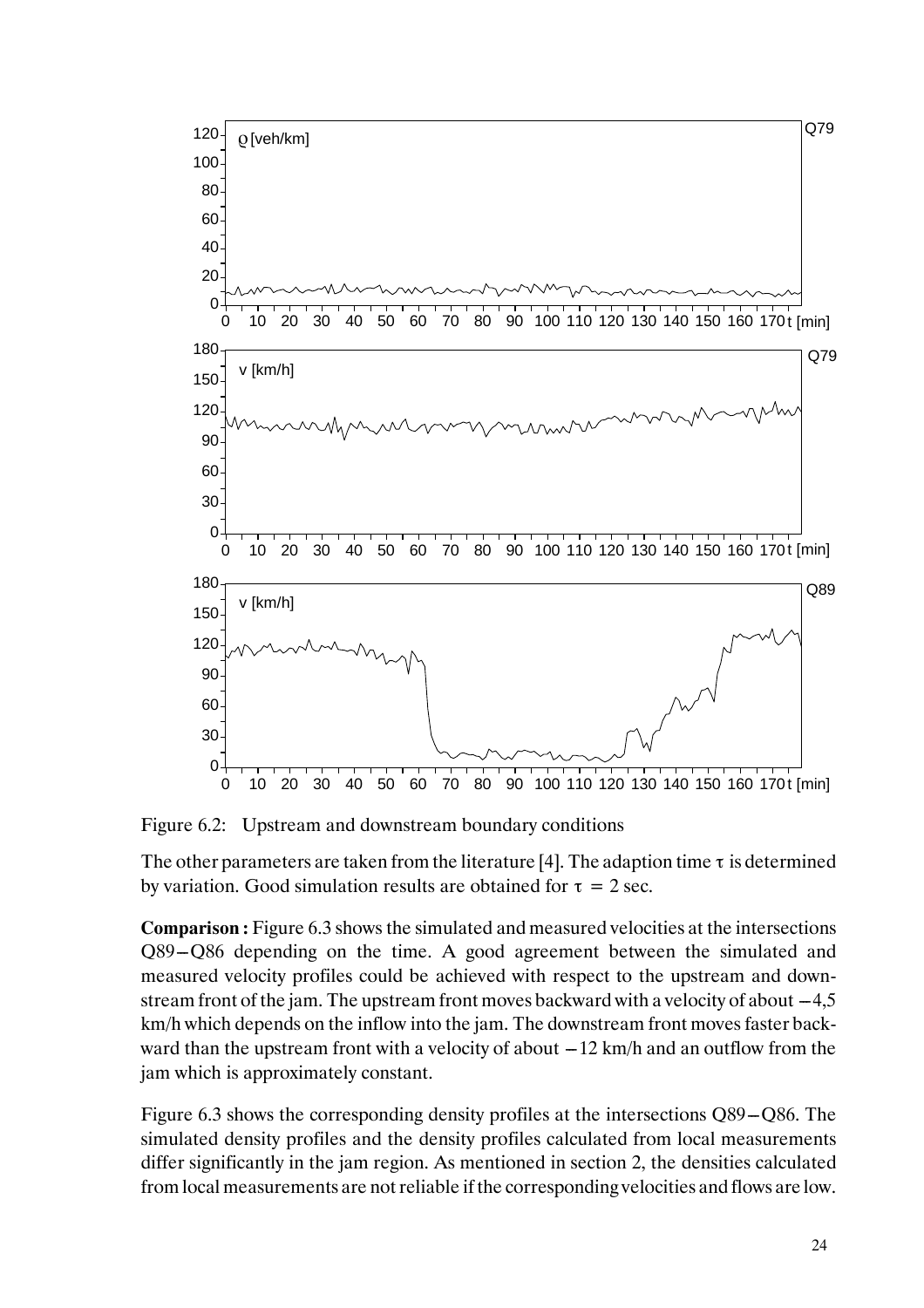

Figure 6.3: Simulated and measured velocities - simulation — measurement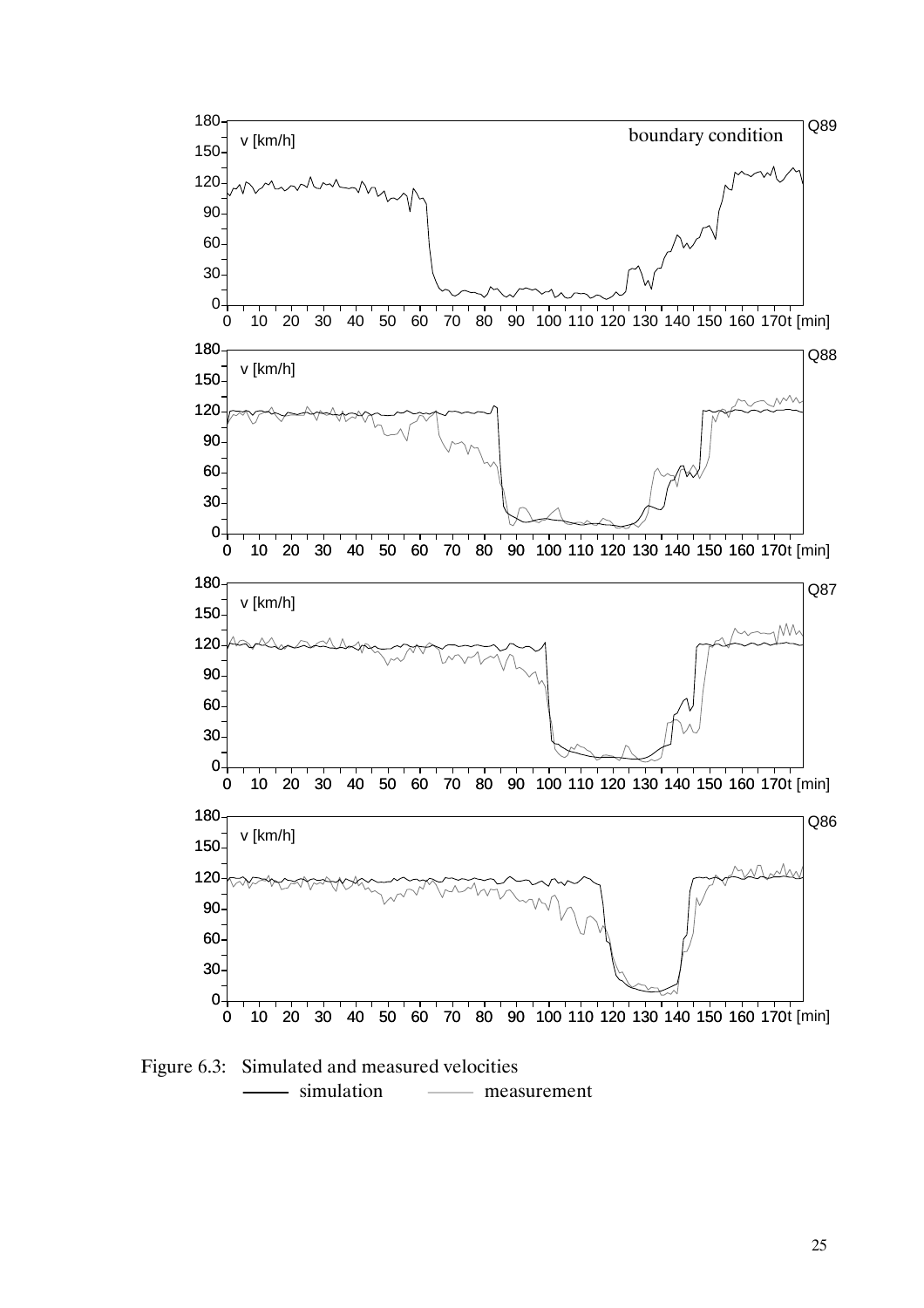

Figure 6.4: Simulated and measured densities simulation — measurement